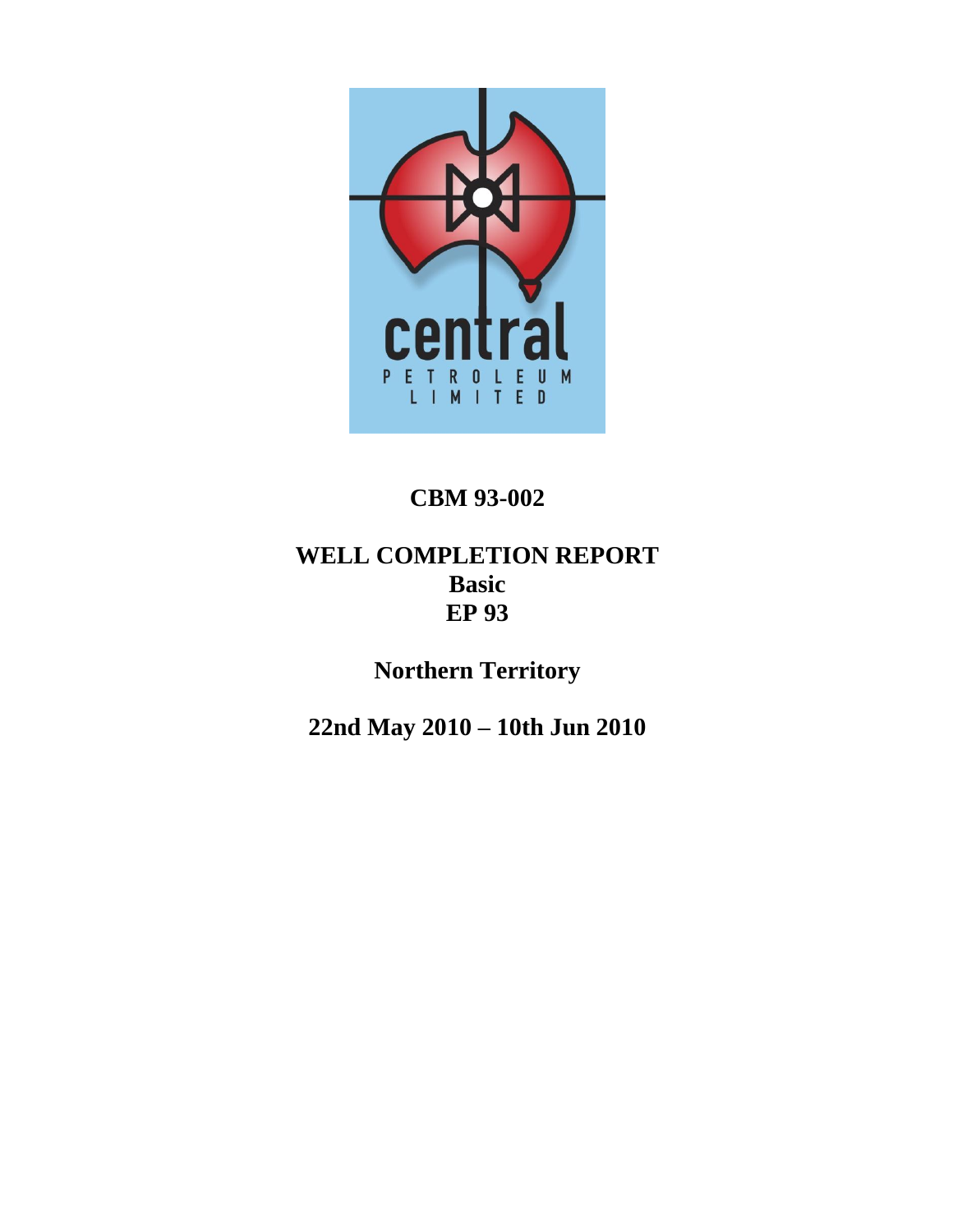## **Table of Contents**

| 1.0                                           | <b>Introduction</b>                                                                                                                                                                                                                                                                                                                                                                                                                                                                                                                                                                   | 4                                                                          |  |
|-----------------------------------------------|---------------------------------------------------------------------------------------------------------------------------------------------------------------------------------------------------------------------------------------------------------------------------------------------------------------------------------------------------------------------------------------------------------------------------------------------------------------------------------------------------------------------------------------------------------------------------------------|----------------------------------------------------------------------------|--|
| 2.0                                           | <b>General Data</b>                                                                                                                                                                                                                                                                                                                                                                                                                                                                                                                                                                   | 6                                                                          |  |
| 3.0                                           | <b>Drilling</b>                                                                                                                                                                                                                                                                                                                                                                                                                                                                                                                                                                       | 8                                                                          |  |
| 3.1                                           | Summary of Drilling and Related Operations<br>3.1.1 Drilling equipment installed in or on the well<br>3.1.2 Casing and equipment installed in or on the well including details of abandonment.<br>3.1.3 Cementing operations carried out<br>3.1.4 Bit Records<br>3.1.5 Deviation Surveys<br>3.1.6 Drilling Fluids<br>3.1.7 Lost Time<br>3.2 Water Supply                                                                                                                                                                                                                              | 8<br>11<br>11<br>11<br>13<br>13<br>13<br>13<br>13                          |  |
| 4.0                                           | <b>Logging, Sampling and Testing</b>                                                                                                                                                                                                                                                                                                                                                                                                                                                                                                                                                  | 14                                                                         |  |
| 4.1<br>4.2<br>4.3<br>4.4<br>4.5<br>4.6<br>4.7 | <b>Cuttings Samples Collected</b><br>Coring<br>Mudlogging<br>Wireline Logging<br><b>Vertical Seismic Profile</b><br>Water Injection Falloff Tests<br><b>Coal Desorption Sampling</b>                                                                                                                                                                                                                                                                                                                                                                                                  | 14<br>14<br>14<br>14<br>14<br>15<br>15                                     |  |
| 5.0                                           | <b>Geology and Formation Evaluation</b>                                                                                                                                                                                                                                                                                                                                                                                                                                                                                                                                               | 16                                                                         |  |
| 5.1<br>5.3                                    | Lithology and Formation Tops<br>5.1.1 Tertiary - Eyre Formation: 4m to 20m<br>5.1.2 Winton Formation: 20m to 198m<br>5.1.3 Mackunda Formation / Bulldog Shale: 198m to 291m<br>5.1.4 Cadna-Owie Formation: 291m to 314m<br>5.1.5 Algebuckina Sandstone: 314m to 512m<br>5.1.6 Purni Formation: 512m to 971.5m<br>5.1.7 Tirrawarra Sandstone Equivalent: 971.5m to 1032.9m<br>5.1.8 Crown Point Formation: 1032.9m to 1044.2m Total Depth<br>5.2 Hydrocarbon Indications and Sample Analysis<br>5.2.1 Hydrocarbon shows<br>5.2.2 Gas detection whilst drilling<br>Source Rock analysis | 16<br>16<br>16<br>16<br>16<br>17<br>17<br>19<br>20<br>20<br>20<br>21<br>22 |  |
| 6.0                                           | <b>References</b>                                                                                                                                                                                                                                                                                                                                                                                                                                                                                                                                                                     | 23                                                                         |  |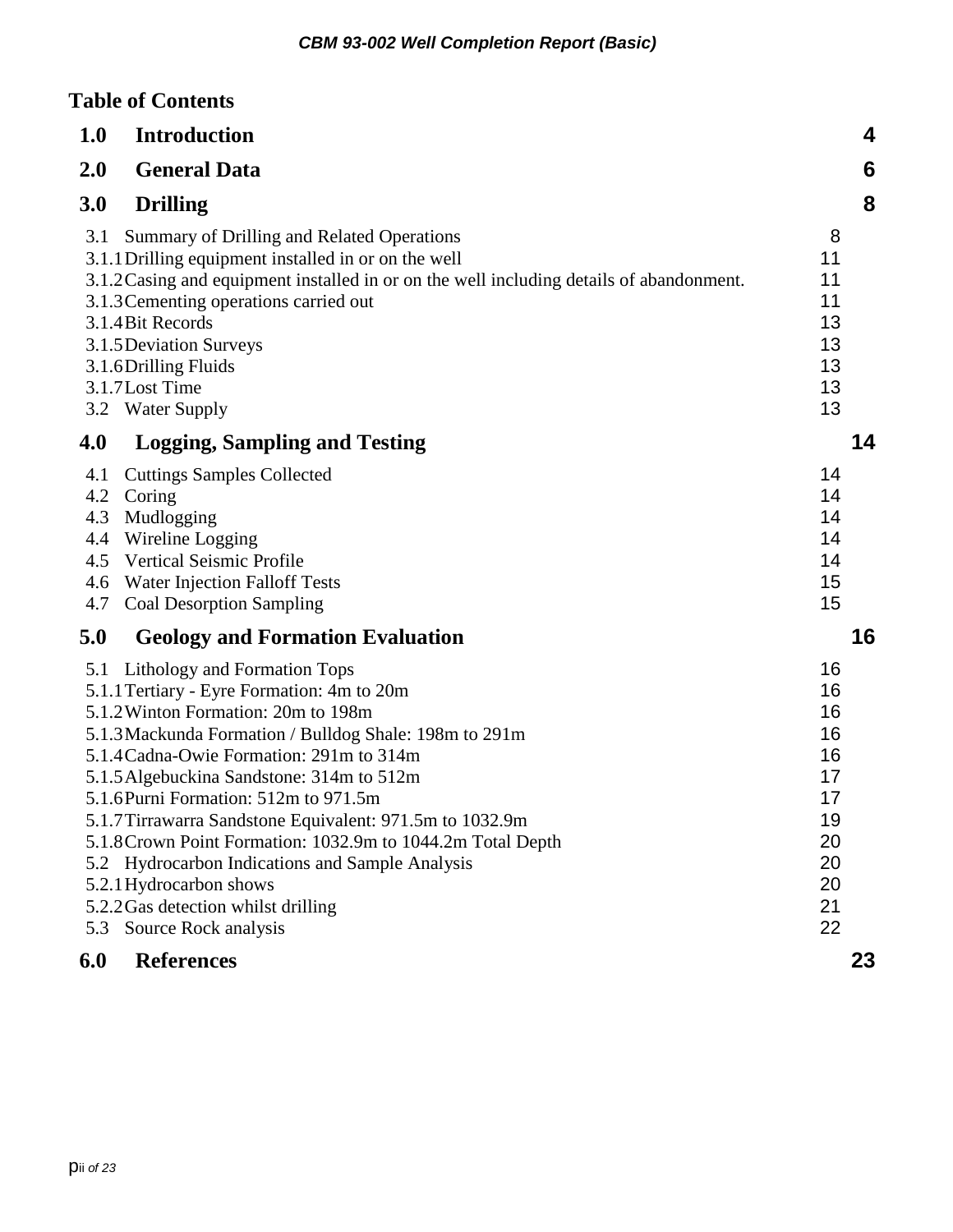# **Tables**

# **Figures**

# **Appendices**

| Appendix 1: Daily Drilling Reports                                    |
|-----------------------------------------------------------------------|
| Appendix 2: Daily Geology Reports                                     |
| Appendix 3: IDS Final Well Report and Well Index Sheet                |
| Appendix 4: Core Photos and Core Description                          |
| Appendix 5: Core Desorption Photos and Core Desorption Report         |
| Appendix 6: Wireline Logs, CPX & CBM Interpretation, and Log Analysis |
| Appendix 7: Mud Report                                                |
| Appendix 8: Mud Logs and Mudlogging Data                              |
| Appendix 9: DST Report                                                |
| Appendix 10: Checkshot Survey                                         |
| Appendix 11: Palynology Report                                        |
| Appendix 12: Rock Eval and TOC                                        |
|                                                                       |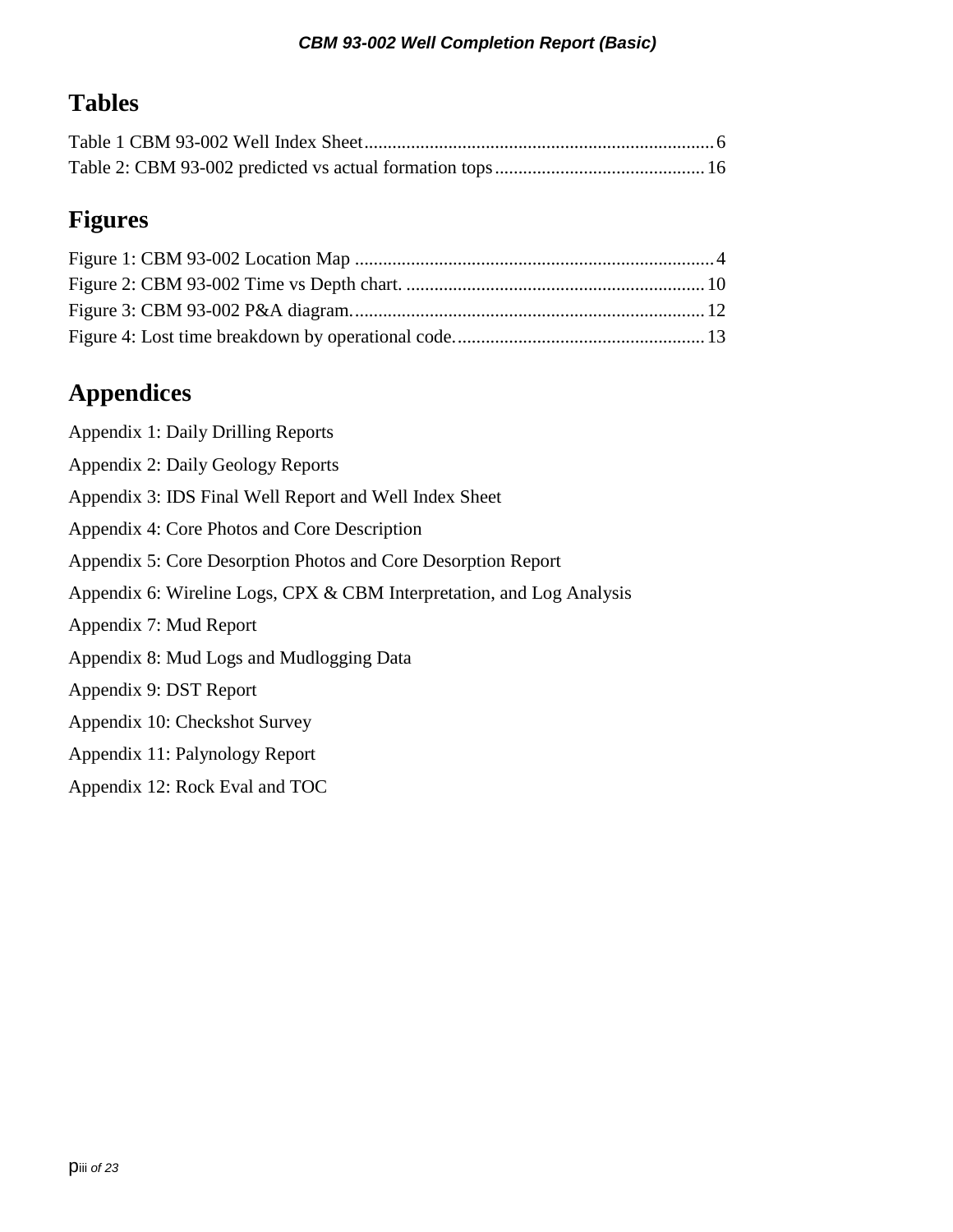# <span id="page-3-0"></span>**1.0 Introduction**

CBM 93-002 was the last Coal Bed Methane exploration well drilled of the three planned 2010 CBM well drilling programme. The nearest well to CBM 93-002 is CBM 107-001, which is located approximately 33 km to the northeast (Figure 1).

<span id="page-3-1"></span>



The principal objective of CBM 93-002 was the Purni Formation coal measures and this section was continuously cored in the well.

The Wallis Rig No. 39 was mobilized to the CBM 93-002 well site after the drilling of CBM 107-002. CBM 93-002 spudded on the 22<sup>nd</sup> of May 2010 and reached a total depth (TD) of 1044mRT on the 7<sup>th</sup> of June 2010.

The well was drilled to investigate the potential for CBM (Coal Bed Methane) and UCG (Underground Coal Gasification) gas production from Permian Purni Formation coal seams.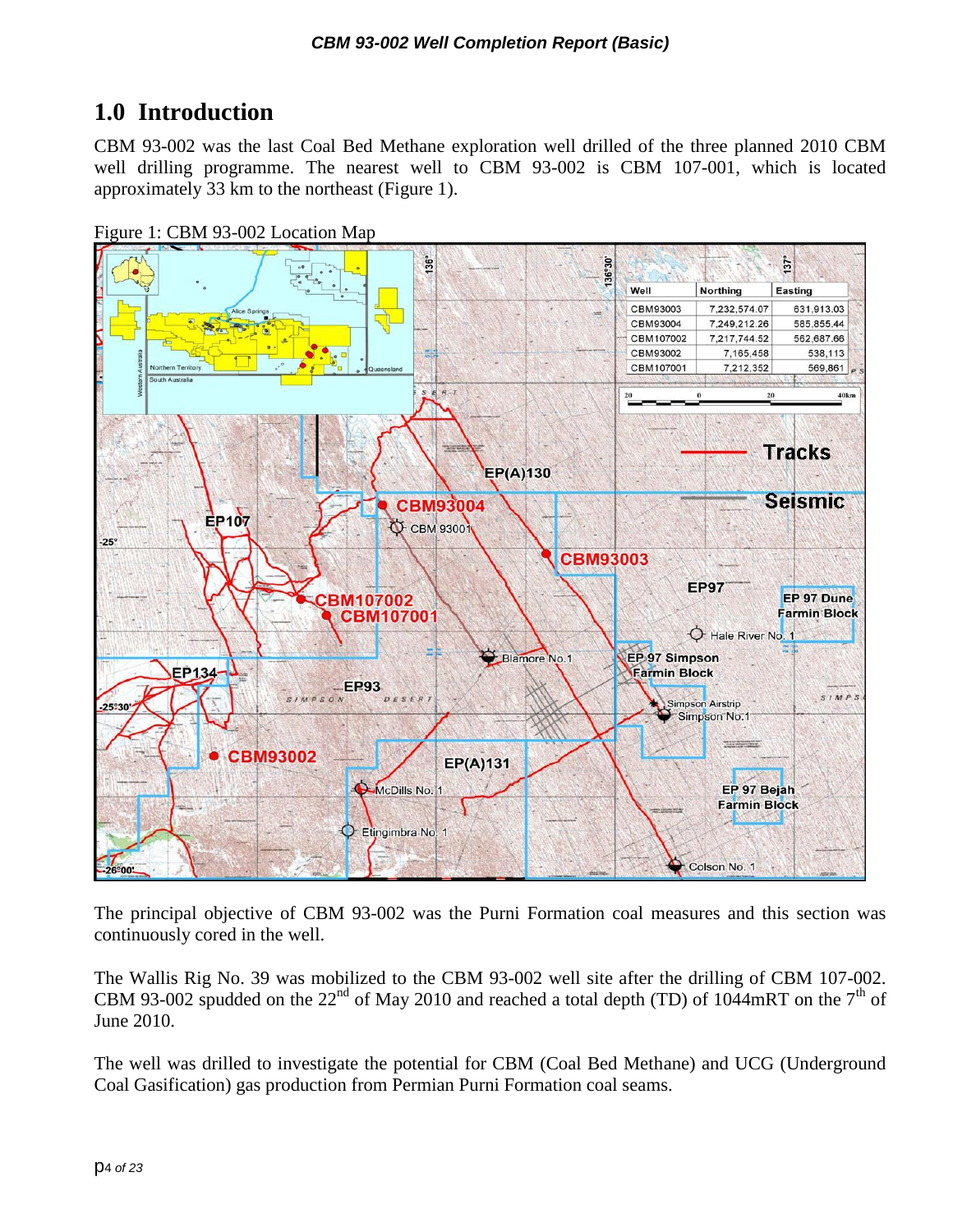CBM 93-002 intersected a number of thick coals in the Purni Formation with a net cumulative coal thickness of 107.9m for coal seams greater than 1m thickness; with a total thickness of 117.3m for all coals including thin beds. The thickest seam was 14.4m.

Eighty-Nine 6m length HQ (63.5mm diameter) cores were cut using a continuous wireline retrievable coring system. One Water Injection Falloff Test on wireline was conducted over the interval 701.5m to 712m.

The well was plugged and abandoned at total depth. The rig was released on the  $10<sup>th</sup>$  of June 2010.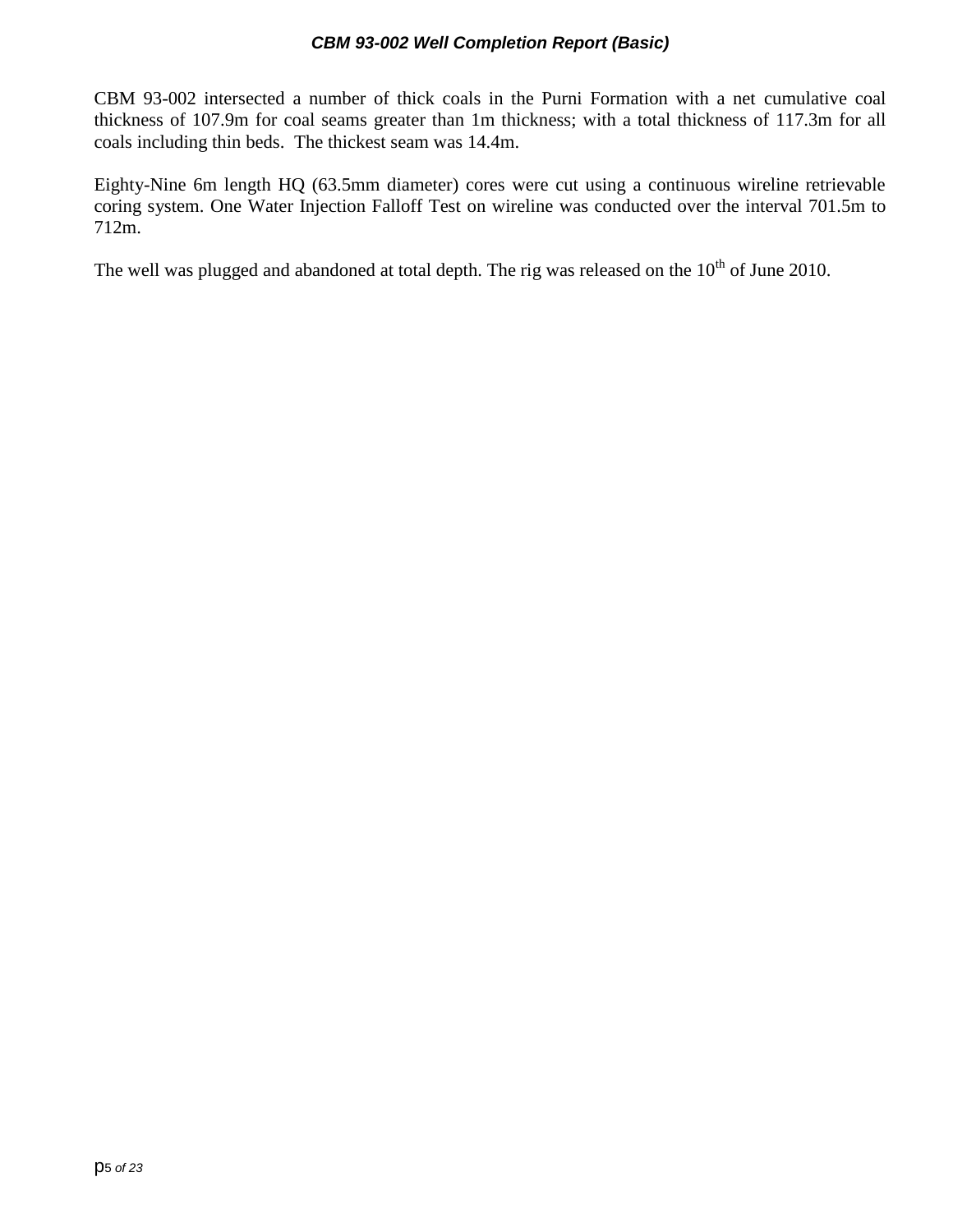# <span id="page-5-0"></span>**2.0 General Data**

| WELL NAME : CBM 93-002                                                                                   |             |             |                                                 |                                                                                | <b>CLASSIFICATION:</b> Coal Bed Methane Exploration            |          |                                   |  |                            |                               |    |
|----------------------------------------------------------------------------------------------------------|-------------|-------------|-------------------------------------------------|--------------------------------------------------------------------------------|----------------------------------------------------------------|----------|-----------------------------------|--|----------------------------|-------------------------------|----|
|                                                                                                          |             |             | <b>OPERATOR</b> : Central Petroleum Limited     |                                                                                |                                                                |          |                                   |  |                            |                               |    |
| Location:                                                                                                |             |             |                                                 | <b>Rig Details</b>                                                             |                                                                |          | Dates                             |  |                            |                               |    |
| <b>Latitude:</b> $25^{\circ} 21' 16.1'' S$                                                               |             |             |                                                 | <b>Rig Name:</b> Wallis D 39                                                   |                                                                |          | <b>Spud Date:</b> $22nd$ May 2010 |  |                            |                               |    |
| Longitude: $135^{\circ} 26' 5.3''$ E                                                                     |             |             |                                                 | <b>Contractor: Wallis Drilling</b>                                             |                                                                |          | <b>TD Date:</b> $7th$ June 2010   |  |                            |                               |    |
| GDA 94                                                                                                   | Zone 53     |             |                                                 | <b>Rig Released:</b> $10^{th}$ June 2010<br><b>Rig Type:</b> Land $-$ Core Rig |                                                                |          |                                   |  |                            |                               |    |
| Basin: Pedirka                                                                                           |             |             | Depths                                          |                                                                                |                                                                |          |                                   |  | <b>Status</b>              |                               |    |
| Field: Exploration                                                                                       |             |             |                                                 | Surface Elevation (AHD): 158 m                                                 |                                                                |          |                                   |  | P&A                        |                               |    |
| Permit: EP 93                                                                                            |             |             |                                                 | Rig Datum, DF (AHD): 159.3 m                                                   |                                                                |          |                                   |  |                            |                               |    |
|                                                                                                          |             |             |                                                 | Total Depth: 1044.2 m (driller), 1043.1 m                                      |                                                                |          |                                   |  |                            |                               |    |
|                                                                                                          |             |             | (logger)                                        |                                                                                |                                                                |          |                                   |  |                            |                               |    |
| Casing/Liner Details                                                                                     |             |             | <b>Mud Details</b>                              |                                                                                |                                                                |          |                                   |  | Trajectory:                |                               |    |
| Size (mm)                                                                                                |             | Depth $(m)$ | section                                         |                                                                                |                                                                | Mud Type |                                   |  |                            |                               |    |
| $10$ " (254mm) conductor: 10m                                                                            |             |             | 12 $\frac{1}{4}$ hole to 10m:                   |                                                                                | Gel Spud Mud                                                   |          |                                   |  | Vertical                   |                               |    |
| $7" (177mm)$ :                                                                                           |             | 247m        | $8\frac{1}{2}$ hole to 247m:                    |                                                                                |                                                                |          | Gel, KCl, Polymer                 |  |                            |                               |    |
| $4\frac{1}{2}$ " (114mm):                                                                                |             | 23.4m       |                                                 | 6 1/8" hole to 525.6m: Gel, KCl, Polymer                                       |                                                                |          |                                   |  |                            |                               |    |
|                                                                                                          |             |             |                                                 | 3.78" HQ hole to 1044.2m: Gel, KCl, CR 650                                     |                                                                |          |                                   |  |                            |                               |    |
| <b>Coring Details</b>                                                                                    |             |             |                                                 | <b>Sidewall Cores</b>                                                          |                                                                |          |                                   |  |                            | Cuttings Interval Sample Rate |    |
|                                                                                                          |             |             | HQ Cores were cut using a wireline              | <b>Nil</b>                                                                     |                                                                |          | 10m to 525.6m                     |  |                            |                               | 6m |
|                                                                                                          |             |             | retrievable system over the interval 525.6m to  |                                                                                |                                                                |          |                                   |  |                            |                               |    |
| 1044.2m, good recovery throughout                                                                        |             |             |                                                 |                                                                                |                                                                |          |                                   |  |                            |                               |    |
|                                                                                                          |             |             | <b>MD</b>                                       | Subsea                                                                         | Isopach                                                        |          | <b>TWT</b>                        |  |                            |                               |    |
| <b>FORMATION</b>                                                                                         |             |             | (m)                                             | (TVD)                                                                          | (m)                                                            |          | (msec)                            |  | Comments                   |                               |    |
| Holocene-Quaternary                                                                                      |             |             | 1.3                                             | $+158$                                                                         | 2.7                                                            |          |                                   |  | <b>Quaternary Holocene</b> |                               |    |
| <b>Eyre Formation</b>                                                                                    |             |             | $\overline{4}$                                  | $+155.3$                                                                       | 16                                                             |          |                                   |  | Tertiary                   |                               |    |
| Undif. Winton-Oodnadatta Fm                                                                              |             |             | 20                                              | $+139.3$                                                                       | 178                                                            |          |                                   |  | Cretaceous                 |                               |    |
| Mackunda Fm                                                                                              |             |             | 198                                             | $-38.7$                                                                        | 93                                                             |          |                                   |  |                            |                               |    |
| Cadna Owie Fm                                                                                            |             |             | 291                                             | $\overline{\phantom{0}}$                                                       | 6                                                              |          |                                   |  |                            |                               |    |
| Murta Member                                                                                             |             |             | 297                                             |                                                                                | 17                                                             |          |                                   |  |                            | <b>Early Cretaceous</b>       |    |
| Algebuckina Sandstone                                                                                    |             |             | 314                                             | $-131.7$                                                                       | 198                                                            |          |                                   |  |                            | Late to Middle Jurassic       |    |
| Purni Formation                                                                                          |             |             | 512                                             | $-146.7$                                                                       | 520                                                            |          |                                   |  | Permian                    |                               |    |
| Top coal                                                                                                 |             |             | 514                                             | $-154.7$                                                                       |                                                                |          |                                   |  |                            |                               |    |
| <b>Base Coal</b>                                                                                         |             |             | 902                                             |                                                                                |                                                                |          |                                   |  |                            |                               |    |
| <b>Tirrawarra Sandstone</b>                                                                              |             |             |                                                 |                                                                                |                                                                |          |                                   |  |                            | Net coal: 117.26m             |    |
| Crown point Formation                                                                                    |             |             | 1032                                            | $-352.4$                                                                       | 12                                                             |          |                                   |  |                            |                               |    |
| <b>Total Depth</b>                                                                                       |             |             | 1044                                            | $-884.9$                                                                       |                                                                |          |                                   |  |                            | Wireline TD: 1043.2m.         |    |
| <b>LOGGING</b>                                                                                           |             |             |                                                 |                                                                                |                                                                |          |                                   |  |                            |                               |    |
|                                                                                                          | Depth $(m)$ |             |                                                 |                                                                                |                                                                |          |                                   |  |                            |                               |    |
| Date                                                                                                     | From        | To          | Description                                     |                                                                                |                                                                |          |                                   |  |                            |                               |    |
|                                                                                                          |             | 1038.       |                                                 |                                                                                | 1. DLL-SLL-Sonic-Neutron-Density-GR-SP-Calliper (GR sonic from |          |                                   |  |                            |                               |    |
| 7 Jun 2010                                                                                               | 5           | 5           |                                                 |                                                                                | above $4\frac{1}{2}$ " casing shoe to surface)                 |          |                                   |  |                            |                               |    |
| 8 Jun 2010                                                                                               | 50          | 1039        | 2. Checkshot survey: 27 shots from 1039m to 50m |                                                                                |                                                                |          |                                   |  |                            |                               |    |
| <b>Well Testing:</b>                                                                                     |             |             |                                                 |                                                                                |                                                                |          |                                   |  |                            |                               |    |
| <b>DST</b> #1: One Water Injection Falloff Test on wireline, conducted over the interval 701.5m to 712m, |             |             |                                                 |                                                                                |                                                                |          |                                   |  |                            |                               |    |
| from $02/06/10$ to $03/06/10$ (8 hour injection, 3 l/min, 16 hour falloff)                               |             |             |                                                 |                                                                                |                                                                |          |                                   |  |                            |                               |    |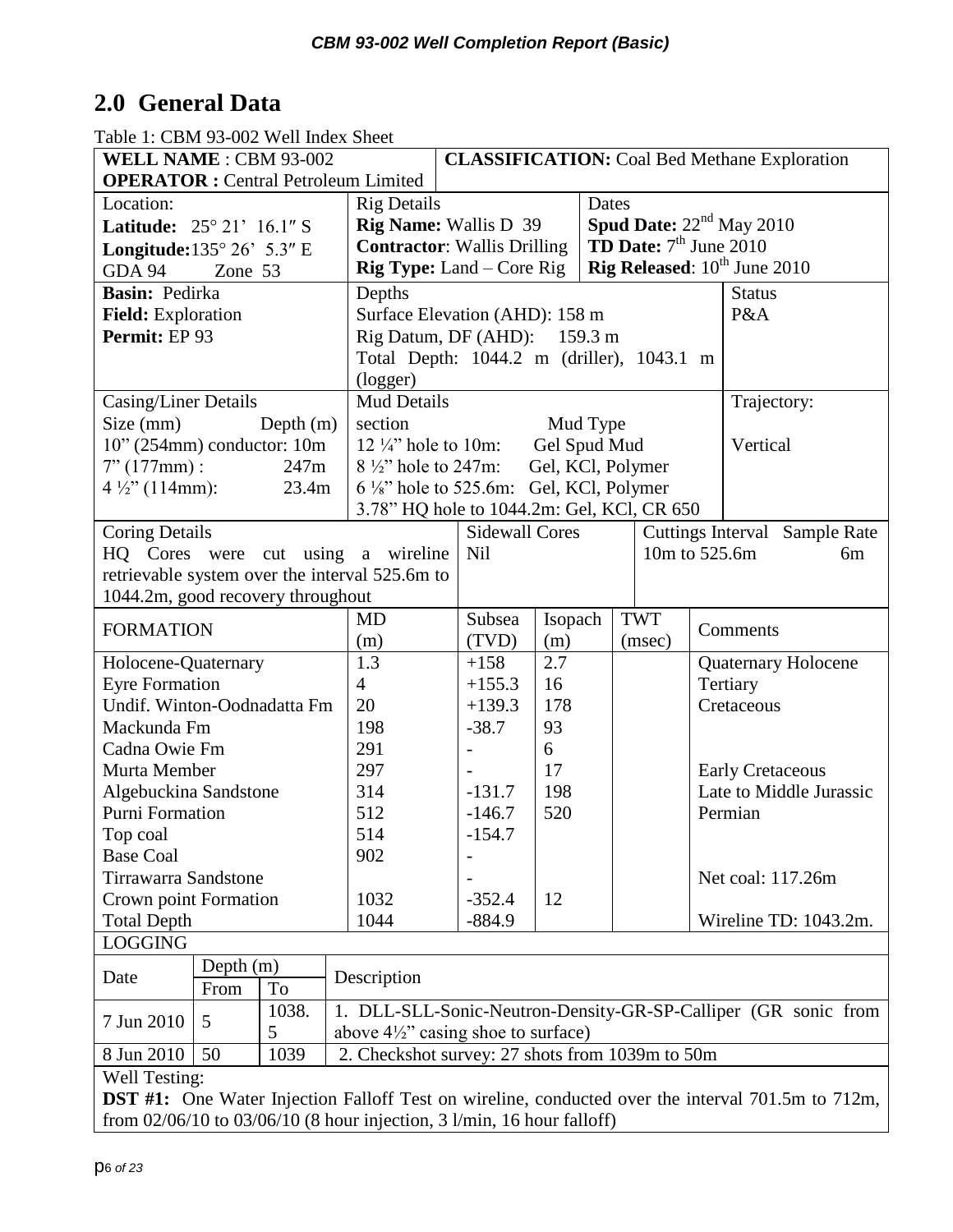| <b>Well Name:</b>                                                                                                                                       | CBM 93-002                                                                                                               |  |  |  |  |
|---------------------------------------------------------------------------------------------------------------------------------------------------------|--------------------------------------------------------------------------------------------------------------------------|--|--|--|--|
| <b>Well Classification:</b>                                                                                                                             | Wildcat                                                                                                                  |  |  |  |  |
| <b>Interest Holders:</b>                                                                                                                                | Central Petroleum Limited (80%)<br>Petroleum Exploration Australia (20%)                                                 |  |  |  |  |
| <b>Petroleum License:</b>                                                                                                                               | EP 93, Northern Territory                                                                                                |  |  |  |  |
| <b>Location:</b>                                                                                                                                        | Latitude $25^{\circ} 21' 16.10''$ S<br>Longitude $135^{\circ} 26' 5.30"$<br>Australian Map Grid Zone 53 GDA 94           |  |  |  |  |
| <b>Ground Level (GL):</b>                                                                                                                               | 158.0m                                                                                                                   |  |  |  |  |
| <b>Kelly Bushing (KB):</b>                                                                                                                              | 159.3m                                                                                                                   |  |  |  |  |
| <b>Total Depth:</b>                                                                                                                                     | 1044m (driller's)                                                                                                        |  |  |  |  |
| <b>Drilling Contractor:</b>                                                                                                                             | <b>Wallis Drilling</b>                                                                                                   |  |  |  |  |
| <b>Drilling Rig:</b>                                                                                                                                    | Wallis Rig No. 39                                                                                                        |  |  |  |  |
| <b>Contractors:</b><br>Drilling Fluids RMN:<br>Coring Wallis:<br>Mud Logging:<br>Wireline Logging:<br>Cementing:<br>Earth Works:<br><b>DST</b> Testing: | <b>Drilling Fluids</b><br>Drilling<br>Weatherford<br>Weatherford<br>Viking<br><b>Crown Point Pastoral</b><br>Weatherford |  |  |  |  |
| <b>Spud Date:</b>                                                                                                                                       | $22nd$ May 2010                                                                                                          |  |  |  |  |
| <b>Total Depth Reached:</b>                                                                                                                             | $7th$ June 2010                                                                                                          |  |  |  |  |
| <b>Rig Released:</b>                                                                                                                                    | $10^{th}$ June 2010                                                                                                      |  |  |  |  |
| <b>Well Status:</b>                                                                                                                                     | Plugged and Abandoned                                                                                                    |  |  |  |  |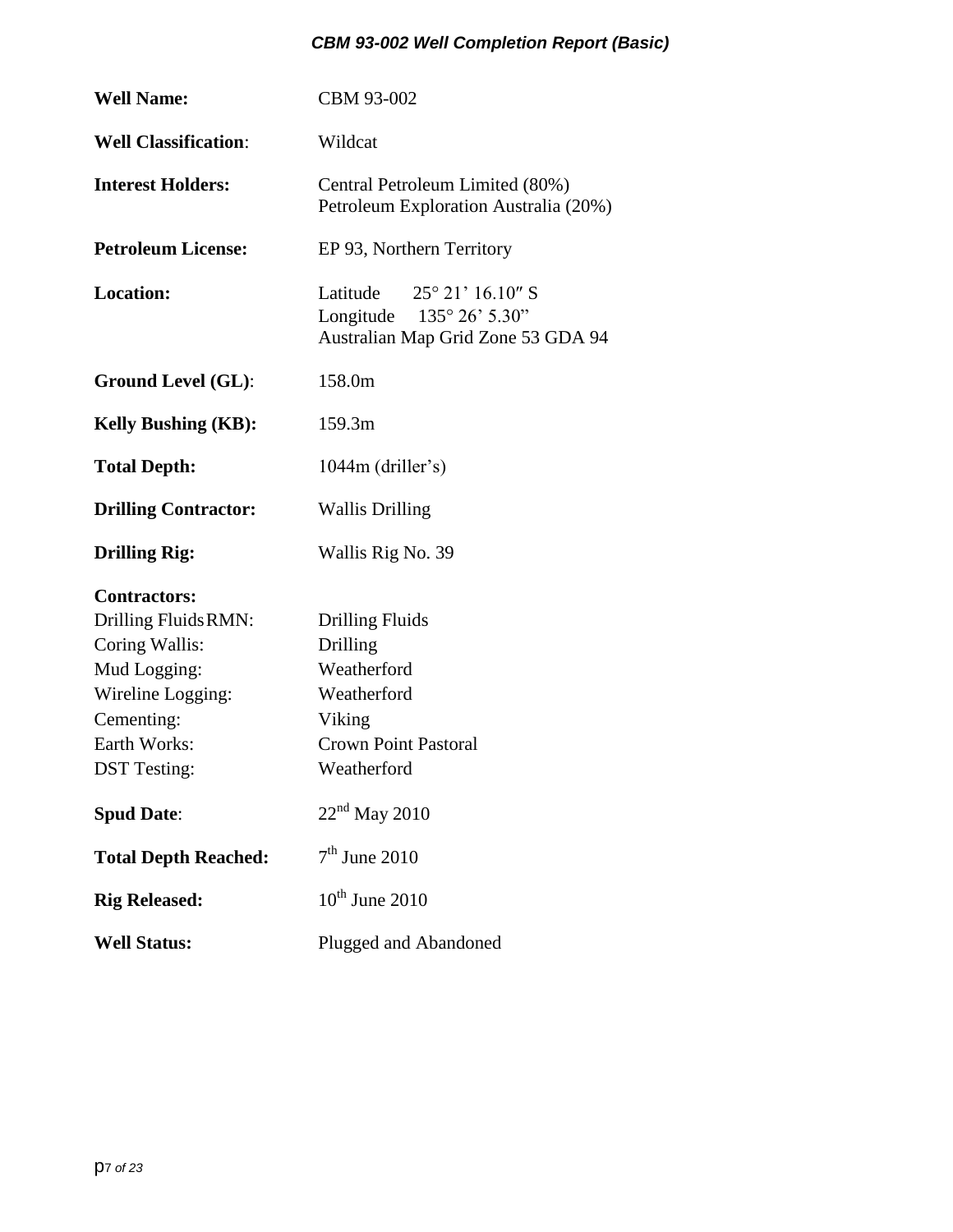# <span id="page-7-0"></span>**3.0 Drilling**

### <span id="page-7-1"></span>**3.1 Summary of Drilling and Related Operations**

The Wallis Rig No. 39 moved onto the CBM 93-002 location on the  $18<sup>th</sup>$  of May 2010.

The well was spudded  $\omega$  08:00hrs with an 8  $\frac{1}{2}$  BHA using Gel spud mud. The well was officially spudded once the cellar was drilled to 3.9mRT. The 10"conductor hole was drilled from 3.9mRT to 10.5mRT with the 8 ½" BHA.

They then POOH in order to make up a 12  $\frac{1}{4}$ " hole opener BHA, then RIH with the new 12  $\frac{1}{4}$ " BHA, and opened the hole to  $12\frac{1}{4}$ " from 3.9mRT to 10.5mRT. They then POOH and ran and cemented the 10" PVC conductor to 10m. They then waited on cement (WOC) for 6 hours, and laid out and strapped the 7'' casing string, cut the conductor, installed the flowline from the cellar to the sump, and made up the 8 1/2" BHA whilst WOC.

They then RIH and drilled ahead with an 8 1/2" BHA from 10.5m to 248.2m with Gel-Polymer-KCl mud. A wiper trip was then performed after the hole was circulated clean @ 248.2m. Whilst POOH from 248.2m to 40m, the driller was preparing to sit the drill string in slips, when the drill string disengaged from the top drive sub and fell to the bottom of hole.

The estimated top of the fish was @ 207.85mRT depth. The total length of the fish was 40.35m (consisting of the 8 ½" Bit, float sub, 7 drill collars, x/o, and 3 drill pipes). Operations were halted and a review of the incident took place before commencing fishing operations.

To commence the fishing operations they RIH with a 6 5/8'' grapple. The grapple was unsuccessful in engaging the fish as the drill pipe was lying against the side of the well. POOH to surface and then RIH with open ended drill pipe to attempt to engage the fish. This fishing method successfully engaged the fish, which was confirmed by a 10000lbs overpull. They then POOH to the surface with the fish, and no damage to any tubular were observed.

After inspection of the fish, they commenced rigging up to run the 7'' casing, made up the float and shoe track, and RIH to 247m. Once at 247m, and after the necessary pre job safety meeting (PJSM), they completed the cementing job as planned. Once the cement was set they pressure tested the blow-out preventer (BOP) and repaired the HCR valve.

After a successful BOP test they rigged down the BOP testing equipment and gave the rig a full service. They then made up a new BHA with a 6 1/8" bit to drill the 6 1/8" hole section. They RIH with the 6 1/8" BHA, using KCL-Polymer mud, and tagged the top of the cement (TOC) at 220m. They then drilled out the cement plugs, and the float and shoe track, and 3m of new formation to 251m. Once in 3m of new formation, they circulated the hole clean, and then conducted a formation integrity test (FIT) with 8.8ppg KCL-Polymer mud and 105psi surface pressure, and subsequently achieved a result of 11.2ppg Equivalent mud weight (EMW).

After the completion of the FIT, they continued to drill ahead the 6 1/8'' hole from 251m to 301m. At 301m they inspected and changed out the swabs on the main mud pump, and then continued drilling from 301m to 439m. At 439m there was a significant decrease in the drilling rate of penetration, therefore the 6 1/8" BHA was POOH for inspection. At the surface they noticed that 1 drill collar, 1 float sub, and the 6 1/8" bit had been left down the hole. After review of the incident they RIH to attempt to fish out the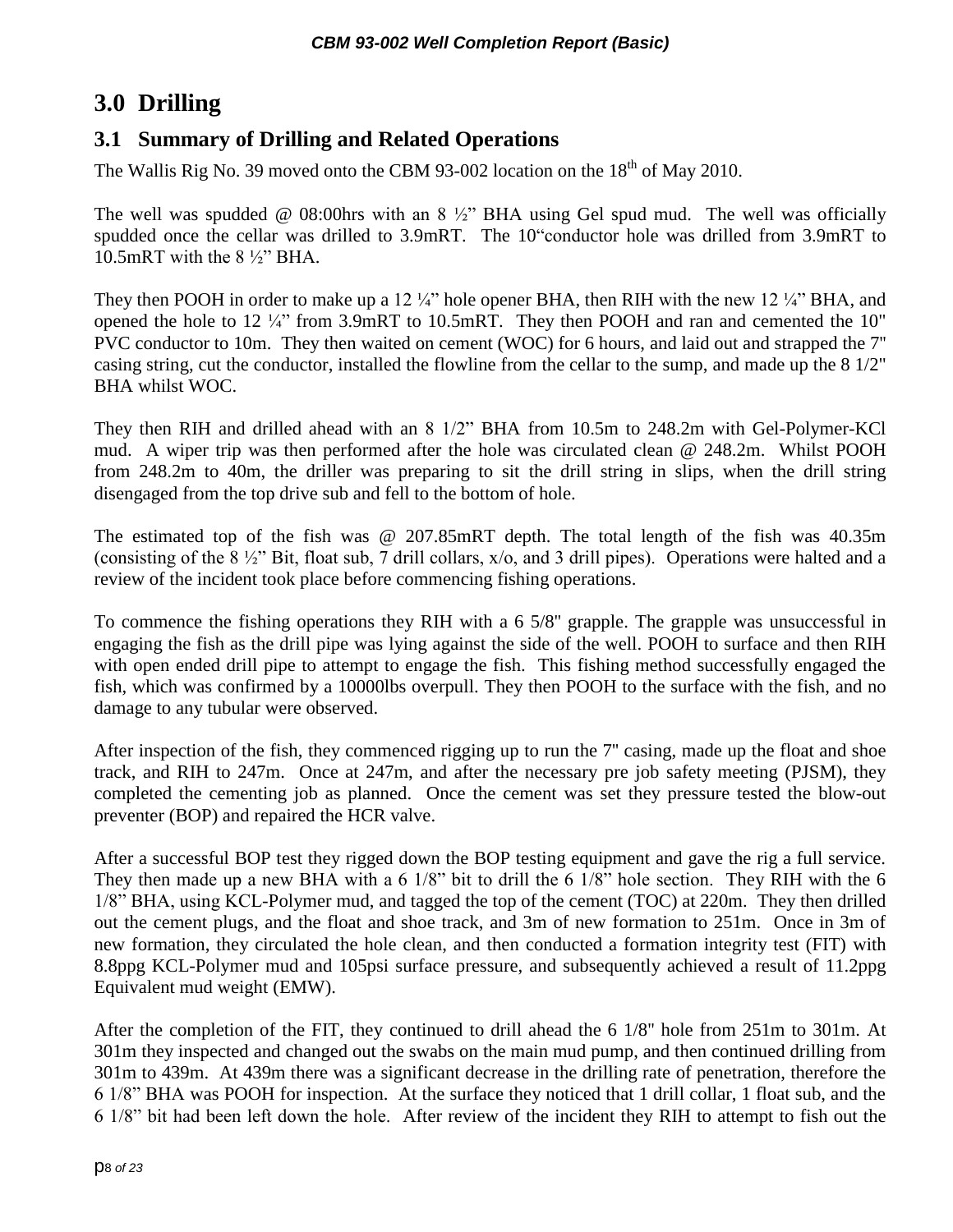equipment with the overshot. They tagged the top of the fish @ 427.3m, and then attempted to engage the fish with varying parameters to no avail, then POOH to 30m.

After inspecting the overshot tool, they RIH again with the overshot for the second fishing run to 427m. They attempted to engage the fish again, with no success, and therefore POOH to inspect the overshot at surface again. After discussion between the Perth office and the company men a decision was made to leave the 6 1/8" BHA in the hole and plug back the hole.

After changing over the handling equipment, they then RIH open ended with HRQ pipe to 432m, circulated bottoms up, held a PJSM, and rigged up the cement wedge. They then proceeded to mix, pump, and displace 6.5bbls of 15.6ppg cement slurry with 10.5bbls of mud to set the cement plug from 432m to 380m. After POOH from 432m to 372m, they circulated bottoms up twice, there was no cement returns to surface. They then POOH to surface, changed over the handling equipment, and made up a 6 1/8'' tricone BHA. After RIH to tag the TOC @ 389m, they control drilled ahead the 6 1/8" hole from 389m to 408m to establish kick-off from the plug. After making a connection the bit became plugged, and attempts to clear the bit were unsuccessful. Therefore they POOH to 360m, and repeated the necessary procedures to clear the bit blockage, and successfully regained full circulation. They then RIH to 408m, and after successfully kicking-off in the plug and drilling away from the cemented BHA, they continued to drill ahead in the 6 1/8" hole to 443m.

They continued to drill ahead from 443m to section TD @ 525.6m. They then pumped 5bbls of Hi-Vis sweep, circulated the hole clean, and conducted a wiper trip from 525.6m to 360m. Again 5bbls of Hi-Vis sweep was pumped in and the hole was then circulated clean, then 20bbls of Hi-Vis pill was spotted on the bottom of the hole to cover the open hole section. The 6 1/8" BHA was POOH and the handling equipment to run the 4 1/2" casing was rigged up. The 4 1/2" casing was then RIH and set the casing shoe @ 523.5m.

They then rigged up the surface lines and the cement head, and completed the 4 1/2" casing cement job from 525.6m to 485m. After WOC for 8 hours, they installed the casing slips, nippled up the BOP, and then pressure tested the BOP.

After rigging down the testing equipment, they RIH with the 3.78" HQ coring assembly using Gel/ KCl/CR 650 mud, and tagged the TOC @ 485m. They then proceeded to drill out the cement plug, float, and shoe track. They then drilled ahead a rat hole and 3m of new formation to 528m. After circulating the hole clean, they conducted an FIT @ 528m with 8.6ppg MW and 30psi surface pressure, and achieved an 8.9ppg EMW FIT result.

They then cut and retrieved cores from 528m to 712m, then circulated the hole clean, and rigged up and carried out one water injection falloff test on wireline. This DST was conducted over the interval 701.5m to 712m, from 02/06/10 to 03/06/10 (8 hour injection, 3 l/min, 16 hour falloff).

After completing the DST, they resumed cutting core 712m to well TD (1044m). After reaching TD they carried out a wiper trip from 1044m back to the shoe, and POOH to surface. A PJSM was then held before rigging up to run the Weatherford Wireline logging program.

Logging commenced on the  $7<sup>th</sup>$  of June 2010. During logging, the Super Combo tool failed, so the wireline engineers POOH to surface and rectified the problem by cycling the power to the tool. They then RIH and successfully completed run 1. They then POOH and rigged up the checkshot survey and RIH. They encountered a problem while running the checkshot survey, therefore they POOH to surface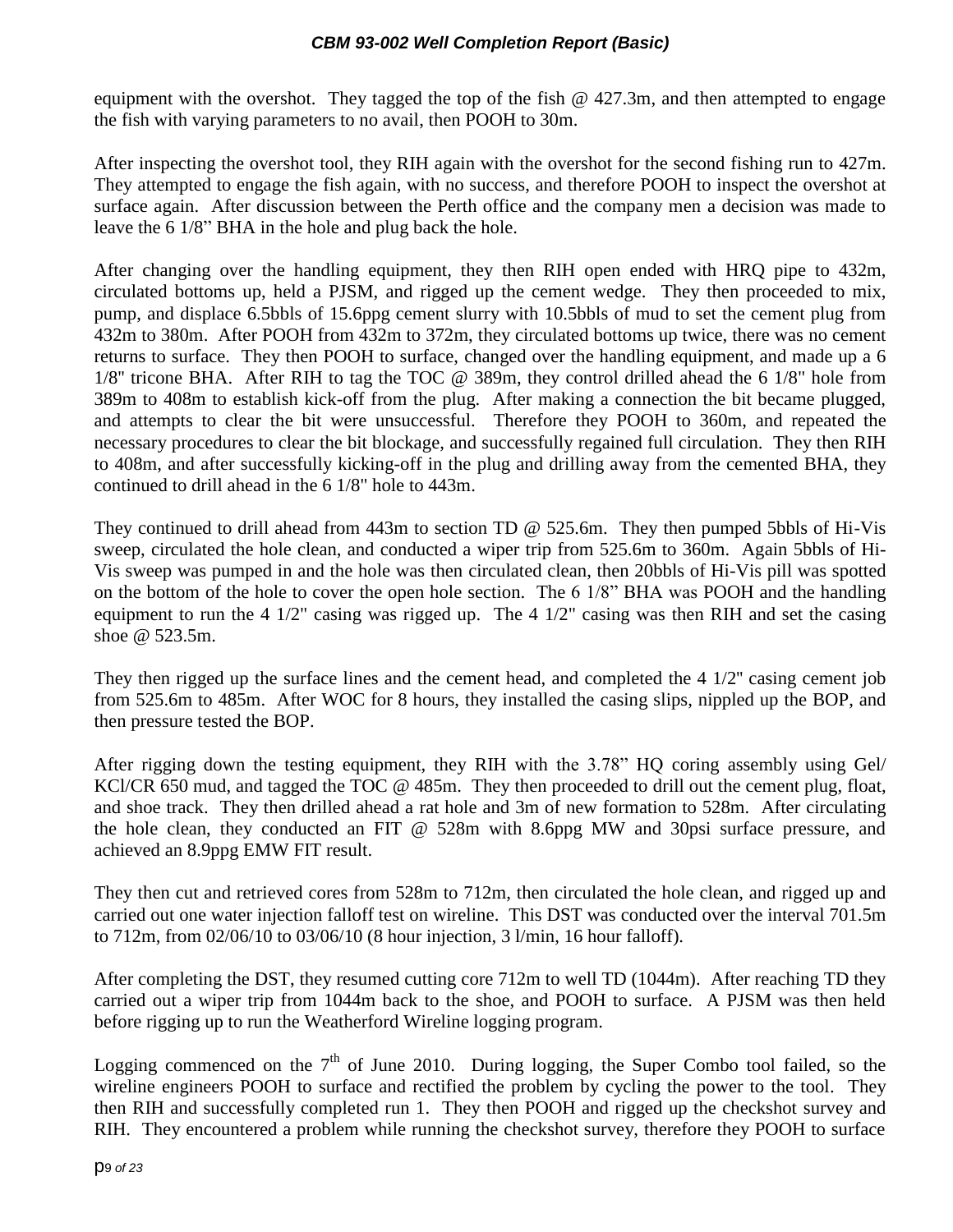to inspect. They repaired the locking arm, RIH, and successfully completed all 27 checkshots from 1039m to 50m. The entire logging program was completed in 16 hours.

Cement plugs were then set from 1044.2m to 493m across the casing shoe and at surface to 30m. The well was plugged and abandoned on the  $10<sup>th</sup>$  June 2010.

The rig was released at 1900hrs  $10^{th}$  June 2010.

<span id="page-9-0"></span>

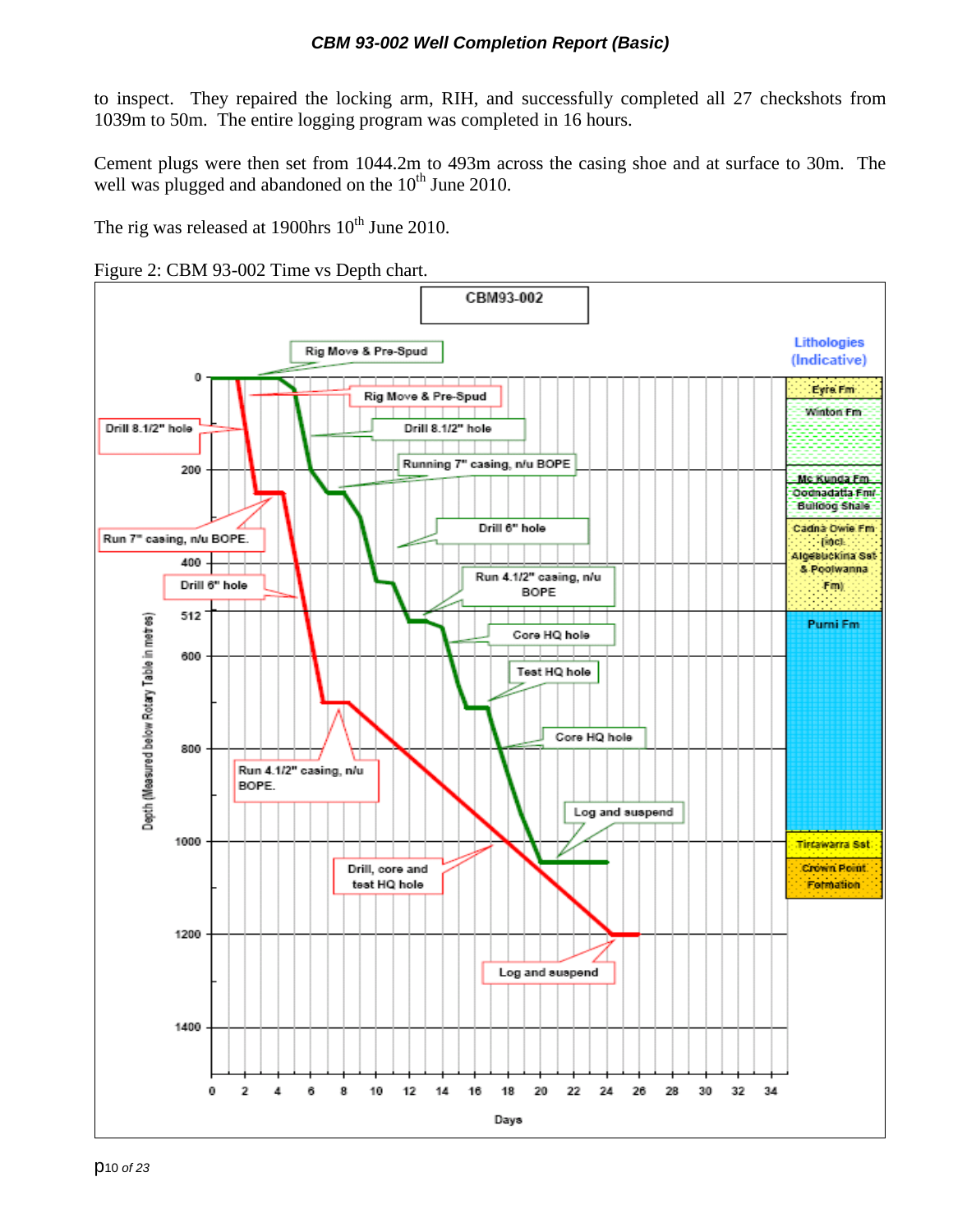### <span id="page-10-0"></span>*3.1.1 Drilling equipment installed in or on the well*

The Wallis Drilling Contractors rig Delta 39 was used to drill the CBM 93-002 well. This rig is a 330 HP hydraulic rig with a 226kn (50,700 lbf) pull capacity and capable of drilling to 1500m with HQ drill rods. The rig pumps are an FMC Q1832 Five Piston Pump powered by a 300 HP diesel engine driven hydraulic motor. The Diamond coring pumps are 2 x FMC Bean Model L1118SC pumps rated at 246 litres/min and 1800 psi. The mud system is a trailer mounted 2 mud tank unit rated at 8000 litres complete with agitators and mixing hoppers. This system is used in conjunction with 3 earth settling pits. The BOP system comprises a Hydril GK 7-1/16" x 3K Annular (double acting) with a 5 bottle Sanyi Model FK 125-3, 3000psi, 3 station, Accumulator Unit with a 3 station remote driller's control panel.

### <span id="page-10-1"></span>*3.1.2 Casing and equipment installed in or on the well including details of abandonment.*

10" PVC casing was set and cemented at 10m.

7" 23 ppf K55 Ozcom Vam casing was set at 247m.

4 ½" 10.8 ppf 5LB Ozcom Vam casing was set at 523m.

### <span id="page-10-2"></span>*3.1.3 Cementing operations carried out*

The surface hole was opened up to  $12\frac{1}{4}$ " from surface to 10.5m and 10" conductor pipe was run and cemented at 10m.

The 8 ½" hole was drilled from 10.5m to 248.2m and the 7" K55 casing was run and cemented at 247m.

The 6 1/8" hole was drilled from 248.2m to 525.6m and the 4  $\frac{1}{2}$ " casing was run and cemented at 523m.

The 3.78" hole was drilled from 525.6m to 1044.2m and a cement plug was set from 493m to 1044.2m. See figure 3 for the P&A diagram.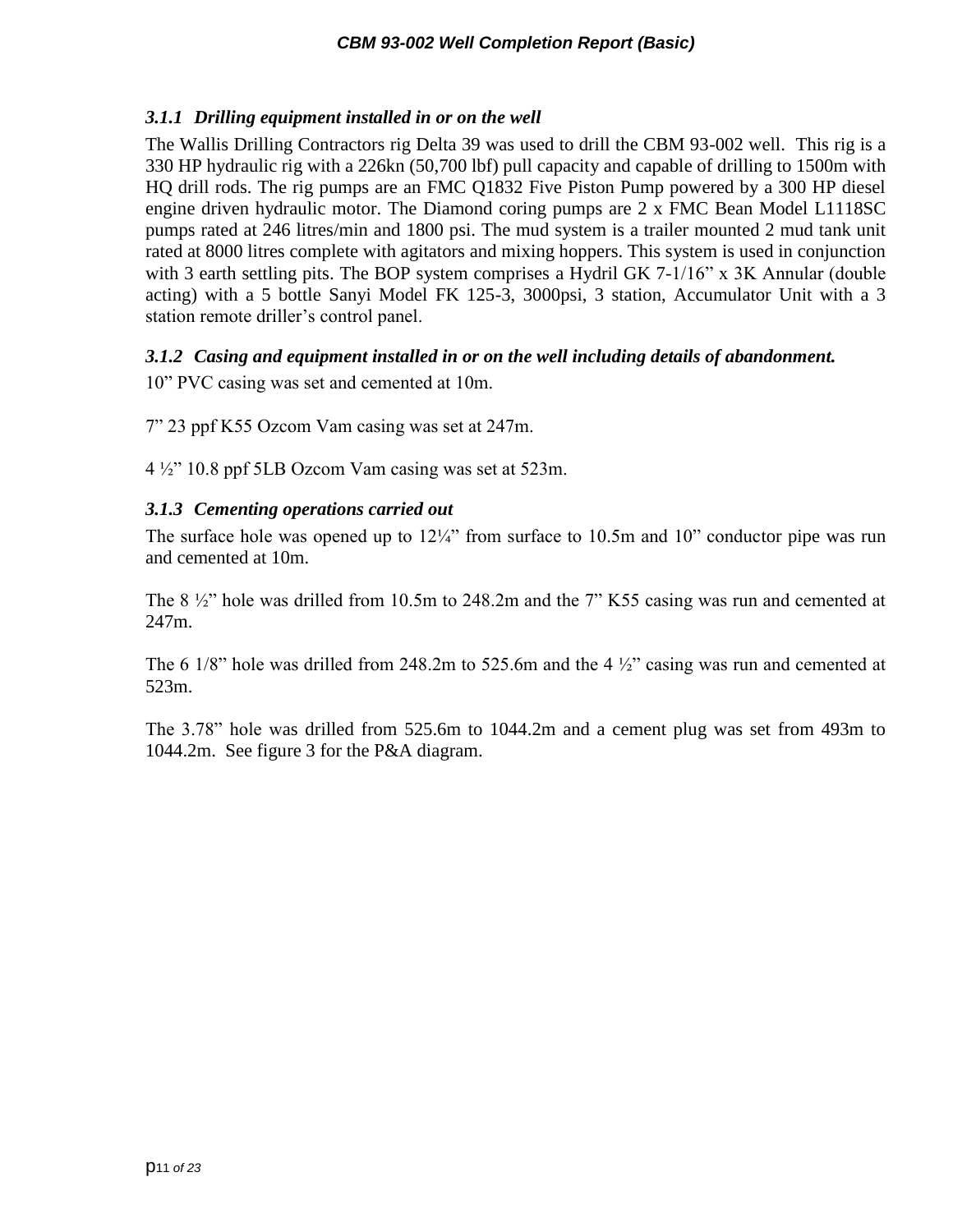<span id="page-11-0"></span>Figure 3: CBM 93-002 P&A diagram.

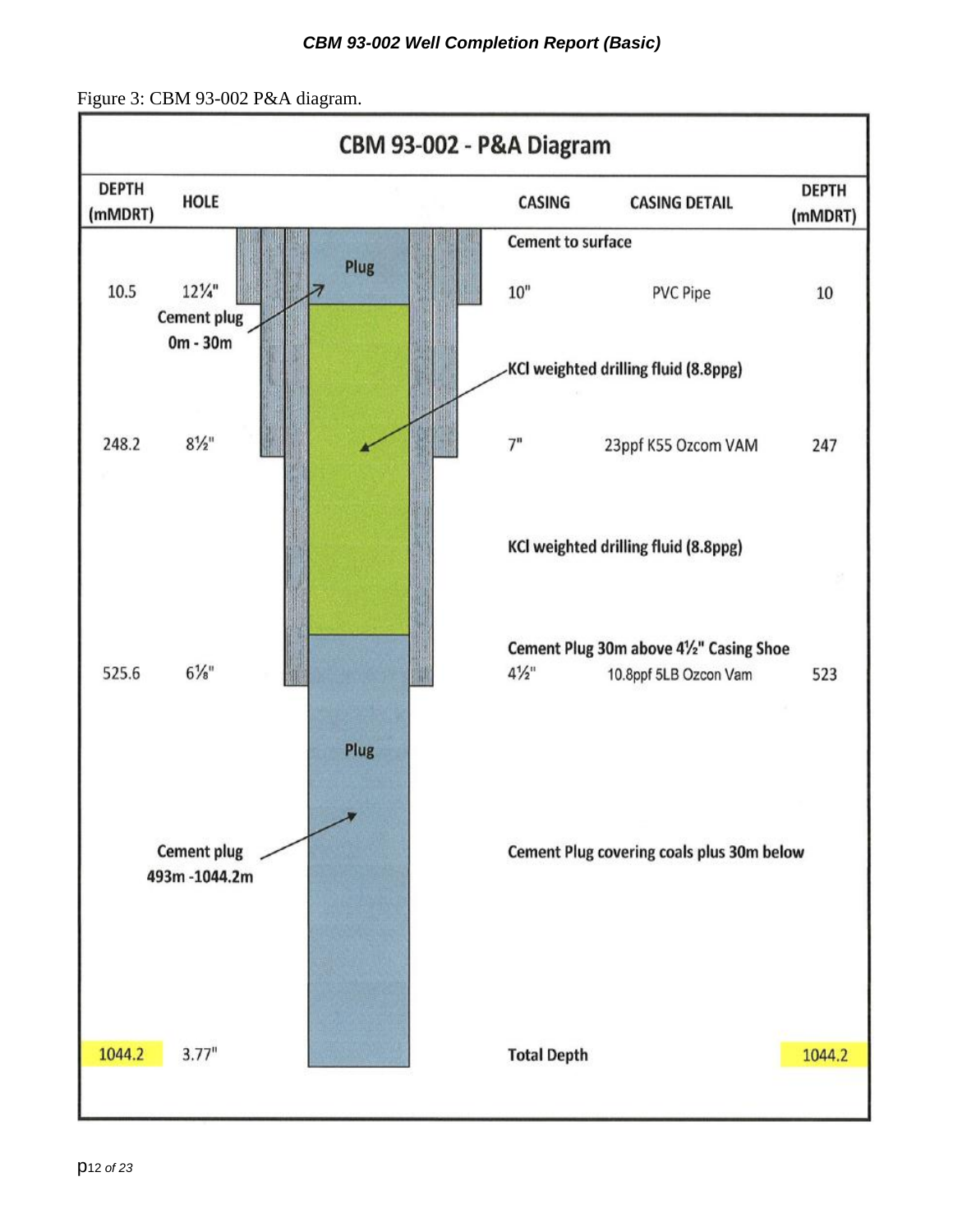#### <span id="page-12-0"></span>*3.1.4 Bit Records*

Comprehensive details of bit records and drilling parameters are contained within the IDS Final Well Report in Appendix 3.

#### <span id="page-12-1"></span>*3.1.5 Deviation Surveys*

No surveys were conducted in CBM 93-002 and the hole is assumed to be vertical.

### <span id="page-12-2"></span>*3.1.6 Drilling Fluids*

RMN Drilling Fluids were contracted to supply and maintain drilling fluids. After initially using gel water spud mud for the surface hole, a KCl/ Polymer mud system was utilized while drilling the 8.5" and 6 1/8" hole sections. A Gel, KCl, and CR 650 mud system was used for the coring section (528m to 1044.2m).

<span id="page-12-3"></span>A drilling fluids recap (mud report) can be found in Appendix 7.

### *3.1.7 Lost Time*

A breakdown of operational time and lost time is summarized in Figure 4 below. Further information on lost time during the drilling of CBM 93-002 can be found in the IDS Final Well Report in Appendix 3.

<span id="page-12-5"></span>Figure 4: Lost time breakdown by operational code.



### <span id="page-12-4"></span>**3.2 Water Supply**

Water supply was sourced from the Old Andado bore for the camp water supply and the North Bore for the rig's water supply. Both bores are to the north of the CBM 93-002 well.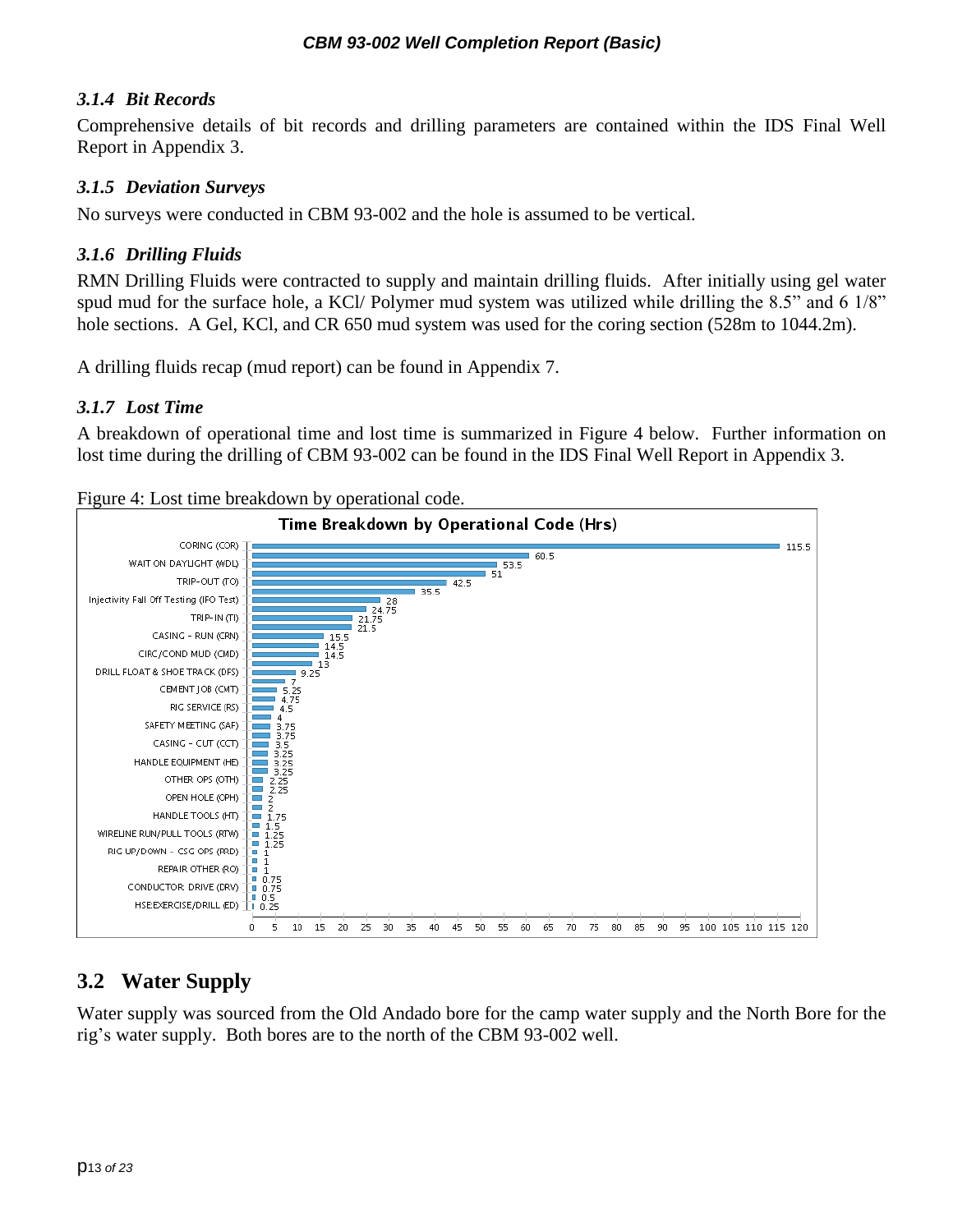# <span id="page-13-0"></span>**4.0 Logging, Sampling and Testing**

### <span id="page-13-1"></span>**4.1 Cuttings Samples Collected**

Cuttings samples were collected and bagged at 6m intervals from 10m to 525.6m.

### <span id="page-13-2"></span>**4.2 Coring**

The well was continuously cored from 528m to Total Depth of 1044.2m. The Wallis D 39 drilling rig was a heavy duty coring rig well equipped to core and to recover cut cores with a wireline retrievable system. Core recovery was excellent for the majority of the cores; however, poor recovery was experienced in the Upper Purni Formation while coring friable argillaceous sandstone. Core no.1 only recovered 0.3m out of a possible 6m, core no.2 only recovered 2.1m out of a possible 6m, and core no.3 only recovered 3.7m out of a possible 6m core barrel.

A total of 89 coring runs were made and detailed records of these runs are contained in the IDS Final Well Report in Appendix 3 and within the Daily Geological Reports in Appendix 2.

Various samples of core were selected for Palynological, Petrological and Geochemical analyses, discussed below.

### <span id="page-13-3"></span>**4.3 Mudlogging**

Basic mudlogging services were provided by Weatherford (WFT), collecting and bagging samples and monitoring gas and drilling parameters. A mudlog was produced with lithological descriptions provided by the wellsite geologists. WFT also provided laboratory facilities for measurement of gas desorption of coal core samples. Results obtained were used to assess the gas potential of the Primary Objective, Purni Formation Coal measures.

### <span id="page-13-4"></span>**4.4 Wireline Logging**

Wireline logging services were provided by Weatherford.

Run No. 1 was the super combo (DLL-SLL-Sonic-Neutron-Density-GR-SP-Calliper (GR sonic from above 4½" casing shoe to surface), and it ran from 1038.5m to 5m.

During logging, the Super Combo tool failed, so the wireline engineers POOH to surface and rectified the problem by cycling the power to the tool. They then RIH and successfully completed run 1.

Run No. 2 was the checkshot survey, ran by SGS, which comprised of 27 shots from 1039m to 50m.

During Run No. 2, they encountered a problem, therefore they POOH to surface to inspect. They repaired the locking arm, RIH, and successfully completed all 27 checkshots from 1039m to 50m.

The entire logging program was completed in 16 hours.

The maximum bottom-hole temperature recorded was 75 degrees Celsius.

Wireline log data is included in Appendix 6 and the checkshot survey data in Appendix 10.

### <span id="page-13-5"></span>**4.5 Vertical Seismic Profile**

No Vertical seismic profiles were conducted.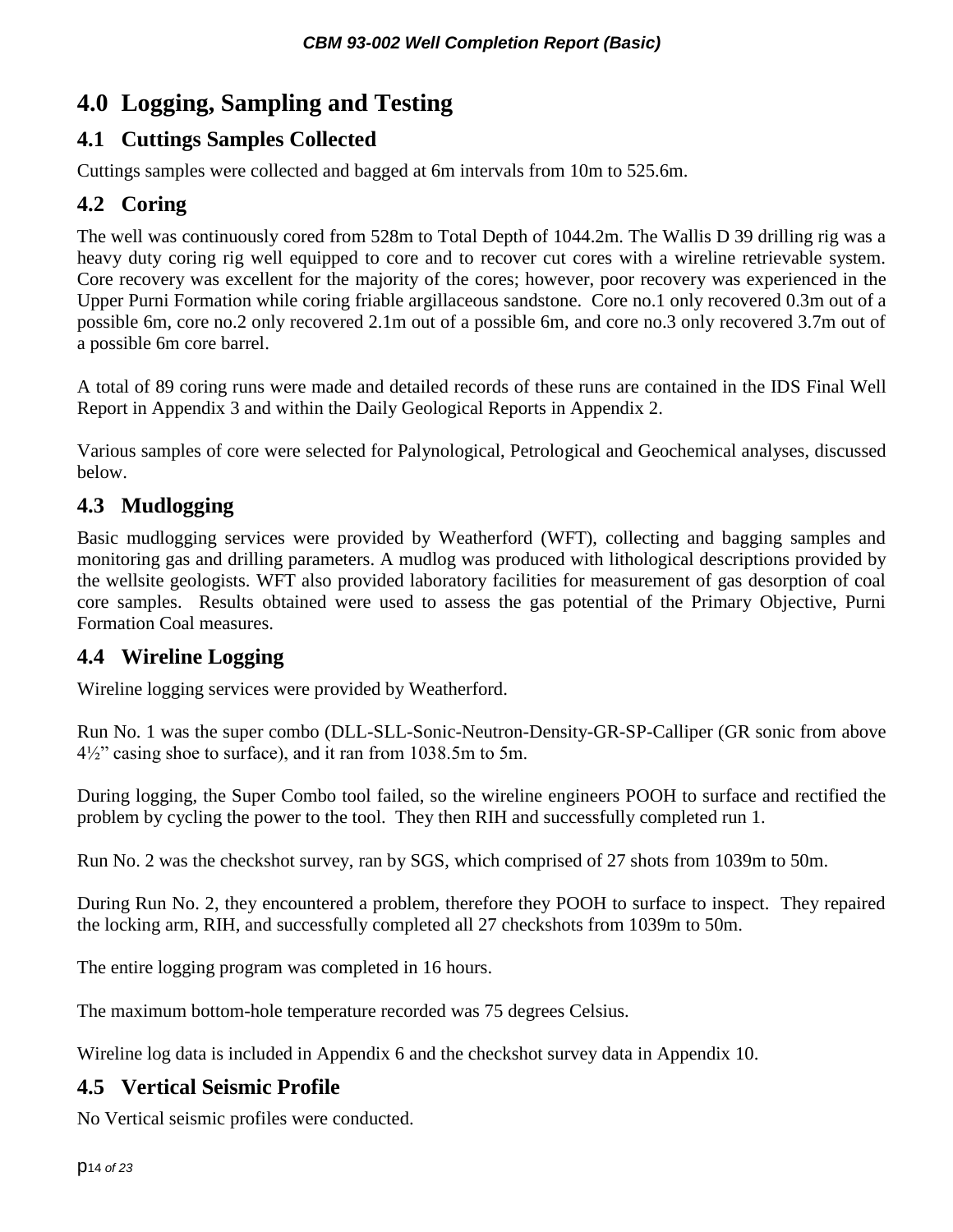### <span id="page-14-0"></span>**4.6 Water Injection Falloff Tests**

One Water Injection Fall Off test was conducted in the well. The test was conducted over the interval 701.5m to 712m, from 02/06/10 to 03/06/10, with an 8 hour injection at 3 l/min, and a 16 hour falloff. The test was carried out to measure coal permeability. The test was conducted using a wireline conveyed test tool with two flexible tubes run with the tool from the surface. One provided pressure to set the packer and the other pumped water into the coal seam being tested. On setting the packer a water injection phase of 8 hours commenced, followed by a falloff phase of 16 hours, during which the coal zone being tested relaxes back towards static formation pressure. From these pressure measurements, certain reservoir parameters of the coal zone (interest zone) can be deduced, in particular, coal permeability can be calculated. Reports on the results of these tests are included in Appendix 9.

### <span id="page-14-1"></span>**4.7 Coal Desorption Sampling**

Coal desorption sampling was carried out by Weatherford. A total of 89 coal samples were placed in desorption canisters and desorbed on site. Results are discussed in Section 5, Formation Evaluation and basic and interpreted data is included in Appendix 5.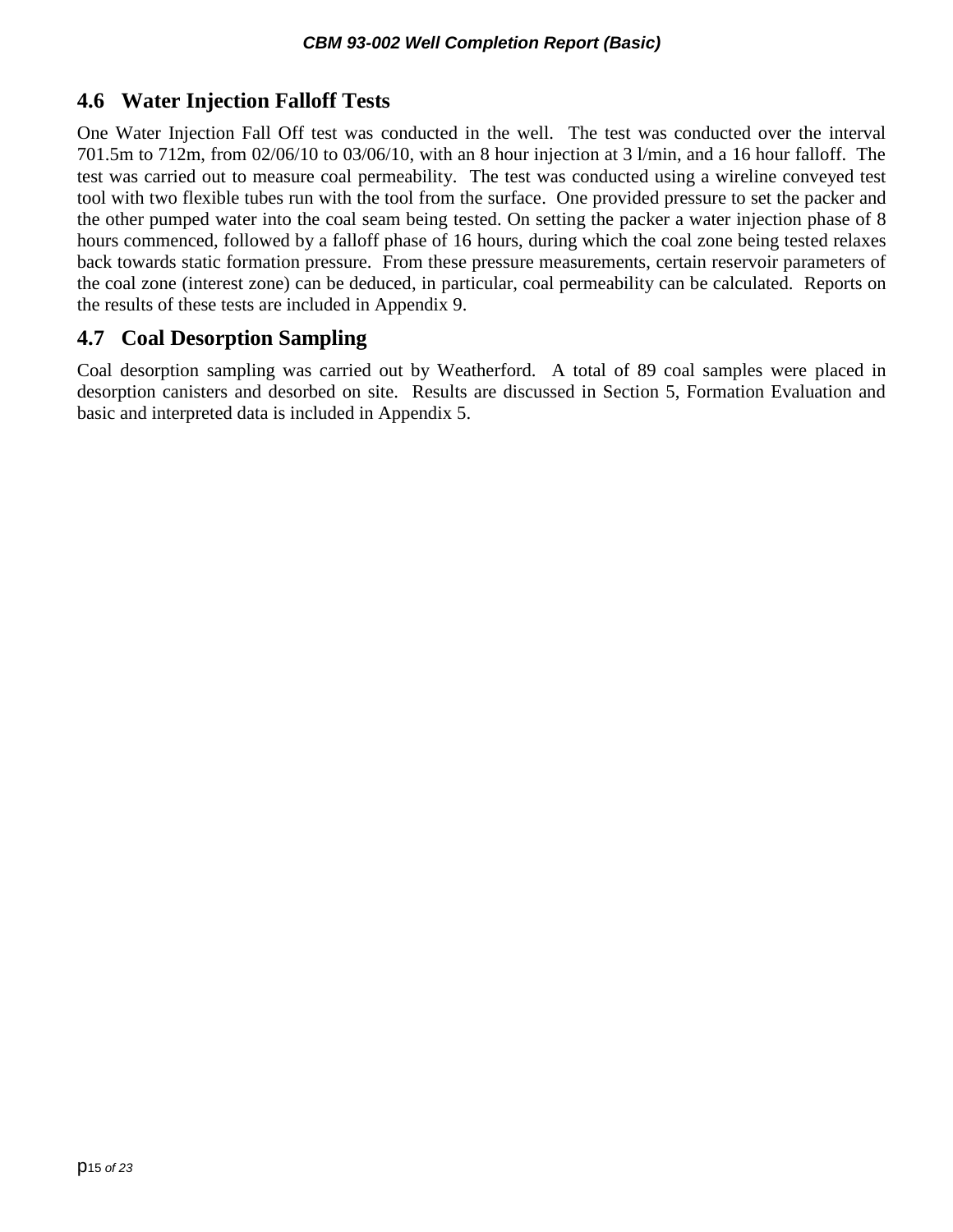# <span id="page-15-0"></span>**5.0 Geology and Formation Evaluation**

### <span id="page-15-1"></span>**5.1 Lithology and Formation Tops**

Table 2 below shows the prognosed vs actual depths of the Formation Tops for CBM 93-002.

| <b>Formation Tops</b>               | <b>Prognosed Depths</b> |          | <b>Final Depths</b> |          | Difference                 |  |
|-------------------------------------|-------------------------|----------|---------------------|----------|----------------------------|--|
| CBM 93-002                          | (mKB)                   | (mSS)    | (mKB)               | (mSS)    | High / Low<br>To Prognosis |  |
| Eyre Fm                             | $\overline{4}$          | $-155.3$ | $\overline{4}$      | $-155.3$ | $\overline{0}$             |  |
| Winton Fm                           | 60                      | $-95.3$  | 20                  | $-139.3$ | 40H                        |  |
| Mackunda Fm<br><b>Bulldog Shale</b> | N/A                     | N/A      | 198                 | 38.7     | Not Prognosed              |  |
| Cadna-owie Fm                       | 484                     | 324.7    | 291                 | 131.7    | 193H                       |  |
| Algebuckina Ss                      | 490                     | 330.7    | 314                 | 154.7    | 176H                       |  |
| Purni Fm                            | 700                     | 540.7    | 512                 | 353.7    | 188H                       |  |
| Tirrawarra<br>Sandstone Eq          | N/A                     | N/A      | 971.5               | 812.2    | Not Prognosed              |  |
| Crown Point Fm                      | N/A                     | N/A      | 1032.9              | 873.6    | Not Prognosed              |  |
| <b>Total Depth</b>                  | 1200                    | 1040.7   | 1044.2              | 884.9    | 155.8H                     |  |

Table 2: CBM 93-002 predicted vs actual formation tops

### <span id="page-15-2"></span>*5.1.1 Tertiary - Eyre Formation: 4m to 20m*

Claystones and minor siliceous sandstone are assigned to the Tertiary Eyre Formation although they may simply represent a weathered top to the underlying Winton Formation. Claystones are orange, grading to yellow and red brown, with traces of limonite fragments. White fine to very fine sandstone is partly silicified and is identified as silcrete.

### <span id="page-15-3"></span>*5.1.2 Winton Formation: 20m to 198m*

The Winton Formation is a non-marine sequence of Early to Late Cretaceous age. In CBM 93-002 the sequence is dominated by medium to dark grey, predominantly soft to occasionally firm, non-calcareous claystone, rarely silty, with rare very fine sand grains, and rare specks of carbonaceous fragments and coal. In CBM 93-002, the claystone was generally as above, however, it occasionally graded to silty claystone and was interbedded with light grey, very fine to medium grained, slightly calcareous, glauconitic sandstone.

### <span id="page-15-4"></span>*5.1.3 Mackunda Formation / Bulldog Shale: 198m to 291m*

The MacKunda Formation is a marginal marine sequence of Early Cretaceous age. In CBM 93-002, the sequence is dominated by claystone, which is dark grey, with rare carbonaceous fragments and very fine disseminated glauconite grains, grading to mid to dark grey siltstone, with common disseminated fine glauconite grains. These are interbedded with light to mid grey, very fine to medium grained sandstone, with very common lithics and subrounded black glauconite grains, slightly calcareous (up to 40%) calcareous, decreasing downwards), with trace off white limestone/calcite.

### <span id="page-15-5"></span>*5.1.4 Cadna-Owie Formation: 291m to 314m*

The Cadna-Owie Formation was distinguished by a positive drilling break at 297m (from 16m/hr to 43 m/hr), and the first appearance of fine sandstone, after the dominantly argillaceous assemblage of the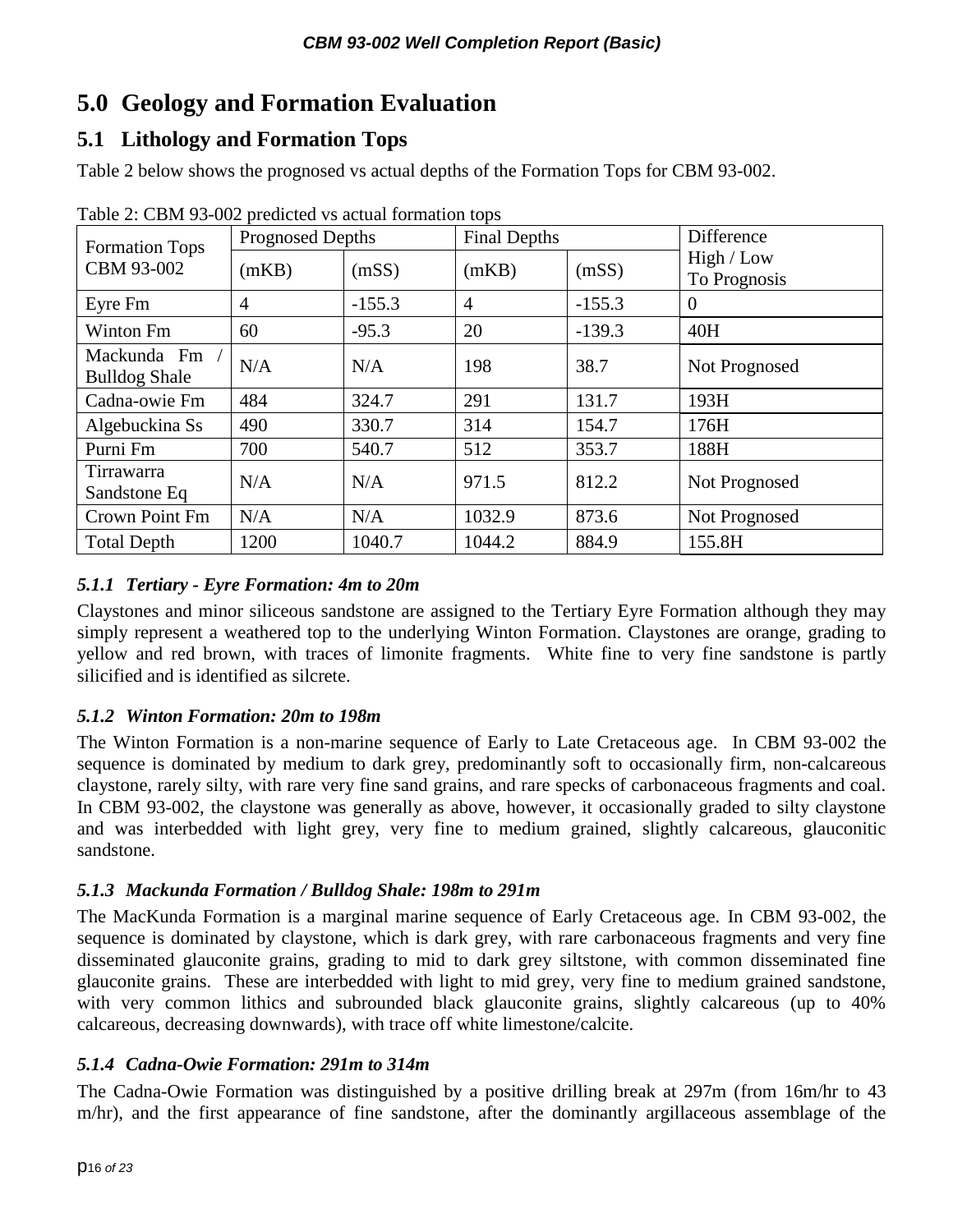Mackunda Formation. It was very thin and hard to separate from the below Algebuckina Sandstone whilst drilling. Wireline logs display a slight decrease in gamma ray response and a significant increase in density and neutron response at this level.

In the cuttings, the sandstone is predominantly translucent to clear, and occasionally light grey, predominantly fine to occasionally medium and coarse grained, loose, moderately to well sorted, subrounded, occasionally subangular, with traces of pink and orange garnet, and yellow and yellow brown quartz, rare carbonaceous fragments, with excellent inferred porosity.

### <span id="page-16-0"></span>*5.1.5 Algebuckina Sandstone: 314m to 512m*

The Algebuckina Sandstone was picked by a positive fast drilling break from an average of approximately 15m/hr in the Cadna-Owie Formation to 65m/hr.

The Algebuckina Sandstone is a series of stacked braided fluvial sandstone beds, generally very coarse at the base, and fining upwards to medium grained. The sandstones are typically light or medium grey, loose, medium to very coarse, and subangular to angular. However, in CBM 93-002, the sandstone is clear, milky, trace light yellow or yellow brown, fine grained, generally very well sorted, rounded to sub rounded, with rare carbonaceous fragments. Although, from 410m to 415m, the sandstone becomes very coarse quartz grains, subangular to subrounded.

In addition, the samples from approximately 434m to at least 450m were affected by poor returns and poor samples due to the drilling problems fully described in 3.1 - Summary of drilling and related operations. From 450m to 512m the sample returns and sample quality improve. The sandstone from 450m to 512m is clear, milky, trace light yellow, light pink, and light brown, fine to medium grained, loose, trace dark grey claystone, light grey lithic fragments, pink garnet, and trace carbonaceous fragments and coal, mostly in the lower 30m.

#### <span id="page-16-1"></span>*5.1.6 Purni Formation: 512m to 971.5m*

The Purni formation was picked by a reverse drilling break, approximately 5.5m above the first true Purni coal interval. There were no returns from 512m to 519m, and the lithology was first inferred to be claystone or argillaceous sandstone based on the drop in ROP, however, the wireline logs indicate sandstone, with possibly argillaceous sandstone from 512m to 514m.

The Permian part of the sequence in CBM 93-002 consists of stacked upward fining sequences of coarse to medium sandstones grading upwards to coals. The entire interval is identified with the Purni Formation and correlates well to similar intervals in CBM 93-001 and CBM 93-004.

The drilling of CBM 93-002 matched expectations in terms of coal thickness within the Purni Formation with a net cumulative coal thickness of 107.9m for coal seams greater than 1m thickness; with a total thickness of 117.3m for all coals including thin beds. The thickest coal seam was 14.4m.

The top of the Purni Formation was placed 5.5m above the uppermost coal seam. The sandstones of the Purni Formation differ significantly from those higher in the sequence, such as the Algebuckina Sandstone. The Purni Formation sandstones possess considerably higher gamma ray values and greater density (i.e. it is quite radioactively "hot" due to the possible presence of radioactive minerals such as feldspar and zircon), and the sandstones are considerably more compacted than the overlying Jurassic sandstones.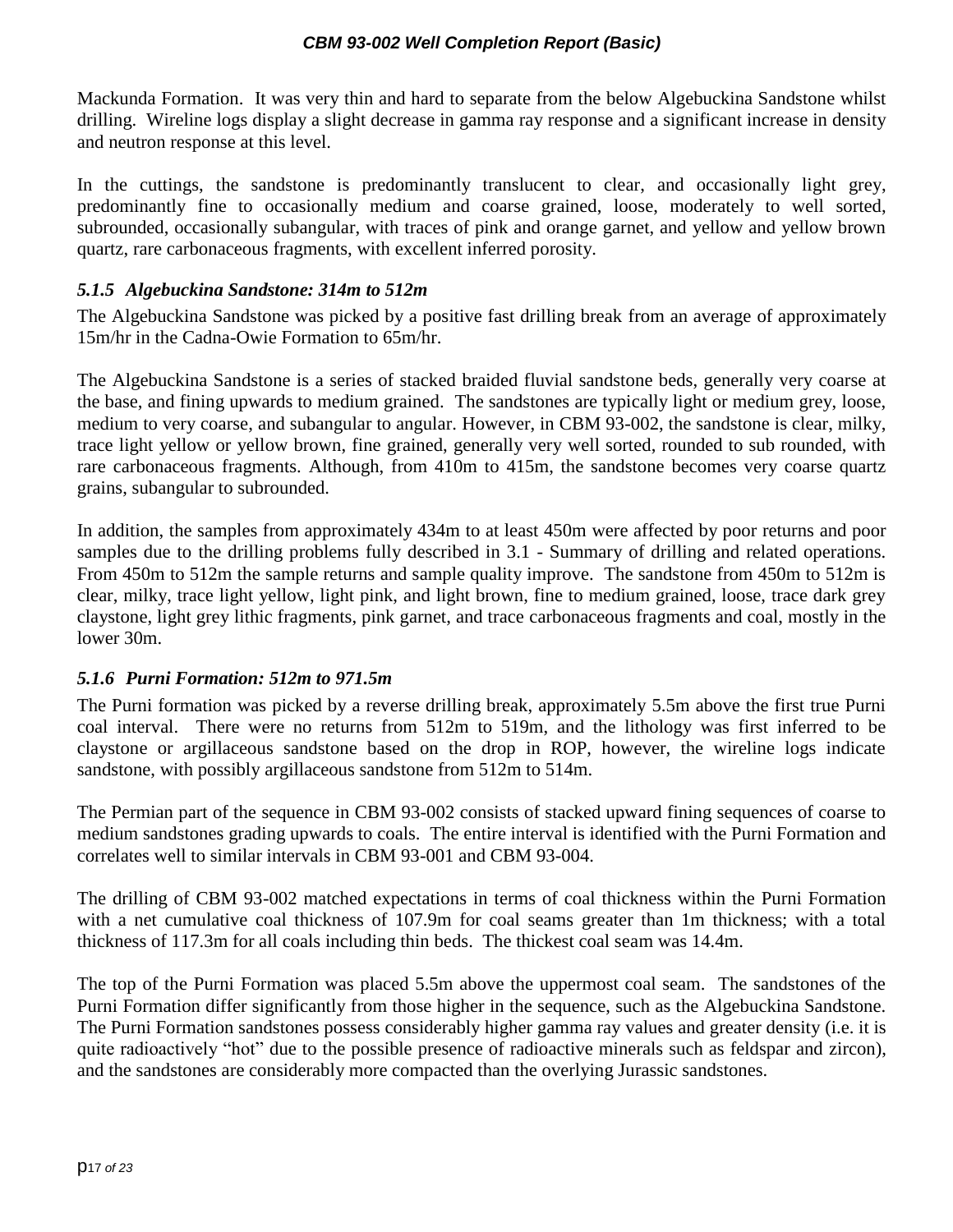As in adjacent wells, the Purni Formation has been informally divided into the Upper Purni, with numerous thick coal seams, and a Lower Purni where coals are still present but are thinner and comprise a lower proportion of the sequence. The boundary is transitional and arguable, but is here placed at the base of the coal at 828.4m. This pick could be reviewed after correlation with other wells.

Upper Purni Formation: 512m to 828.4m.

Palynological analysis of thin claystones, from the upper part of the sequence, indicates they were deposited in a lacustrine environment during the Late Permian (appendix 11). This age was assigned to four samples the deepest of which was 588.7m.

Further palynological analysis was carried out on samples from 634.8m to 940.7m. These samples, from thin beds of claystone deposited in a lacustrine environment, showed a distinct Early Permian palynozone.

The upper part of the Purni  $(512m - 828.4m)$  is typified by stacked sequences of light to medium grey, medium to coarse quartzose sandstones, in part very coarse, which grade up rapidly through fine sandstones, medium grey siltstones and dark grey, in part carbonaceous claystones to thick, quite uniform coals. The transition from medium to coarse sandstones to coal is thin, rarely more than 2m in thickness. The proportion of coal in this interval is high.

The lower sandstones in each upward fining unit show subtle and irregular variations in grain size but overall appear quite uniform. Occasional cross laminae are present, as are thin claystone laminae, sometimes carbonaceous, and laminae dominated by fine to medium carbonaceous fragments and muscovite. Ripped up coal fragments are sometimes present near the base, which is usually sharp and probably erosive into underlying coals. Occasional coal or coalified wood fragments may be present higher up.

The sandstones themselves are dominated by quartz, generally clear or white in the upper part, but becoming grey with depth. Rare dark grains of chert and black lithic fragments are present, pink garnet is occasionally common, particularly in finer bands, and yellow or orange quartz is present in trace amounts. White muscovitic mica is generally visible, and dark mica (biotite) occurs in trace amounts in the lower half.

Poor, to rarely fair, visual porosity is occasional present to a depth of 572.2m but for the most part intergranular spaces are filled with soft white kaolinitic clay, becoming a little firmer with depth and no porosity is evident.

In the transition from medium sandstone to coal, fine to very fine quartzose sandstones are thinly interbedded or interlaminated with siltstone and claystone, the proportion of sandstone decreasing upwards. Claystones are most common at the top, and become carbonaceous and often grade into the overlying coal. Plant fragments may be quite common on bedding planes below 706m.

Coals in the upper Purni are predominately very dark blackish brown to black and dull with occasional bright bands 2-3mm thick. They have a rough texture and may be quite porous. The detailed petrology of these and lower coals is described elsewhere. Cleat is visible only in the bright bands at intervals of 3- 10mm, but vertical fractures are evident in most seams, usually as a single fracture through the core but occasionally two or three may be present.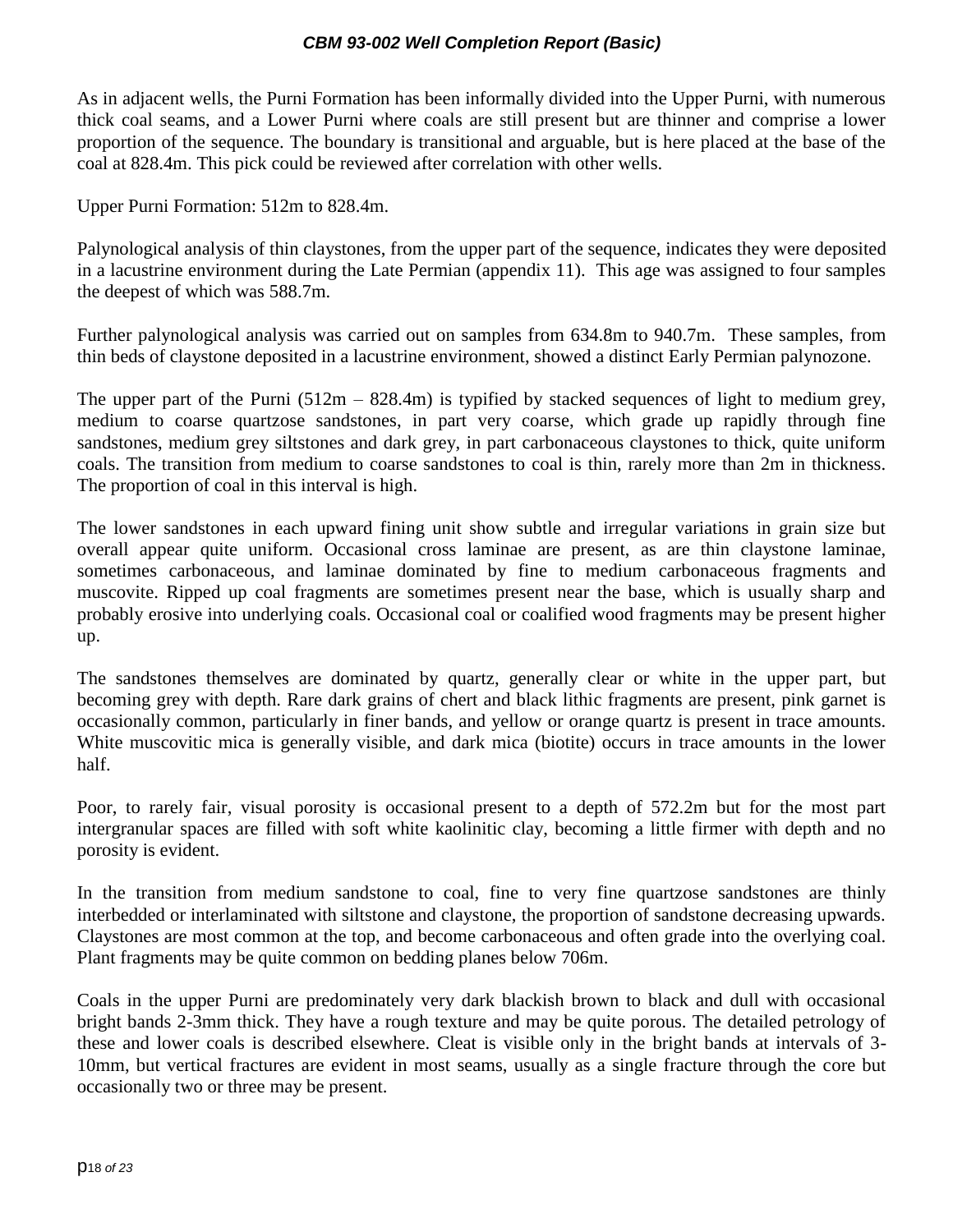With depth the coal is black, predominantly dull with bright bands, but often with common discontinuous bright laminae up to 10mm in length. On bedding planes these bright laminae look like wood chips, with a fibrous woody texture. Occasional fragments have more regular striations and have a reedy appearance. The proportion of both bright bands and laminae increases gradually and irregularly with depth, but the coal is overall dull.

Lower Purni Formation: 828.4 to 971.5m

The Lower Purni is an informal term that seeks to define the sandstone predominant section with only few and generally thin coal seams. The lower part of the Purni is also typified by upward fining sequences but the coarser basal sandstones are thinner as are the coals at the top of each sequence, and the transition from sandstone to coal is thicker and more gradual. Leafy plant material is frequently present on bedding planes and the proportion of bright components in the coals increases downwards, such that the lower coals contain fairly equal proportions of bright and dull coal. Discontinuous bright laminae are more common, but still have the appearance of wood or rush fragments on bedding planes.

Basal sandstones in these predominantly upward fining sequences are usually similar to those in the upper part of the Purni, although a little finer overall. Quartz is white to grey in colour, and black lithic and carbonaceous fragments are a little more common. Pink garnet is still present in finer sandstones, but dark mica occurs in equal or sometimes greater amounts than muscovite.

White or light grey clay matrix is usually pervasive, and consists of varying proportions of softer white kaolinitic clay and more structured shiny light grey clay, often in booklets.

Below 828.4m interbedded siltstones and sandstone become more prevalent. The Sandstone is light grey, fine to very fine, and the siltstone is dark grey, interbedded and interlaminated, with minor cross laminations.

A variation of the sandstone is present below 847.5m. It is light to mid grey in colour and consists of coarse to medium grains of quartz and light grey feldspar. Accessories are the same as elsewhere, but the clay is usually white and soft. The rock itself is firm rather than hard, and can often be disaggregated by hand. Rare bands of sandstone to 30cm are friable and contain good visual porosity.

The coarser and more massive sandstones grade upwards to thinly bedded and laminated sequences of fine to very fine sandstone, siltstone and claystone, as in the upper part of the Purni Formation. In general grainsize and bed thickness both decrease upwards, with claystones becoming more carbonaceous and often, but not always, grading into coals of between 30cm and 6m thick, with the thicker coals occurring towards the top of the interval. In some cases coals are not present at the top of an upward fining sequence, but while the base of the overlying sandstone is usually sharp, it is difficult to tell whether the coals are absent because of erosion or non-deposition.

In the upper part of the lower Purni, plant fragments may be quite common on bedding planes, and include *Gangamopteris* and possibly *Glossopteris* leaves, plus indeterminate stems and thin branched fragments. The plant fragments become rarer with depth.

#### <span id="page-18-0"></span>*5.1.7 Tirrawarra Sandstone Equivalent: 971.5m to 1032.9m*

The Tirrawarra Sandstone equivalent in the Pedirka Basin area consists of glacial outwash sandstones at the base of the Purni Formation, displaying both fining upward and coarsening upward sequences. The sandstone is characteristically thick in the adjacent Cooper Basin. However, it is much thinner in the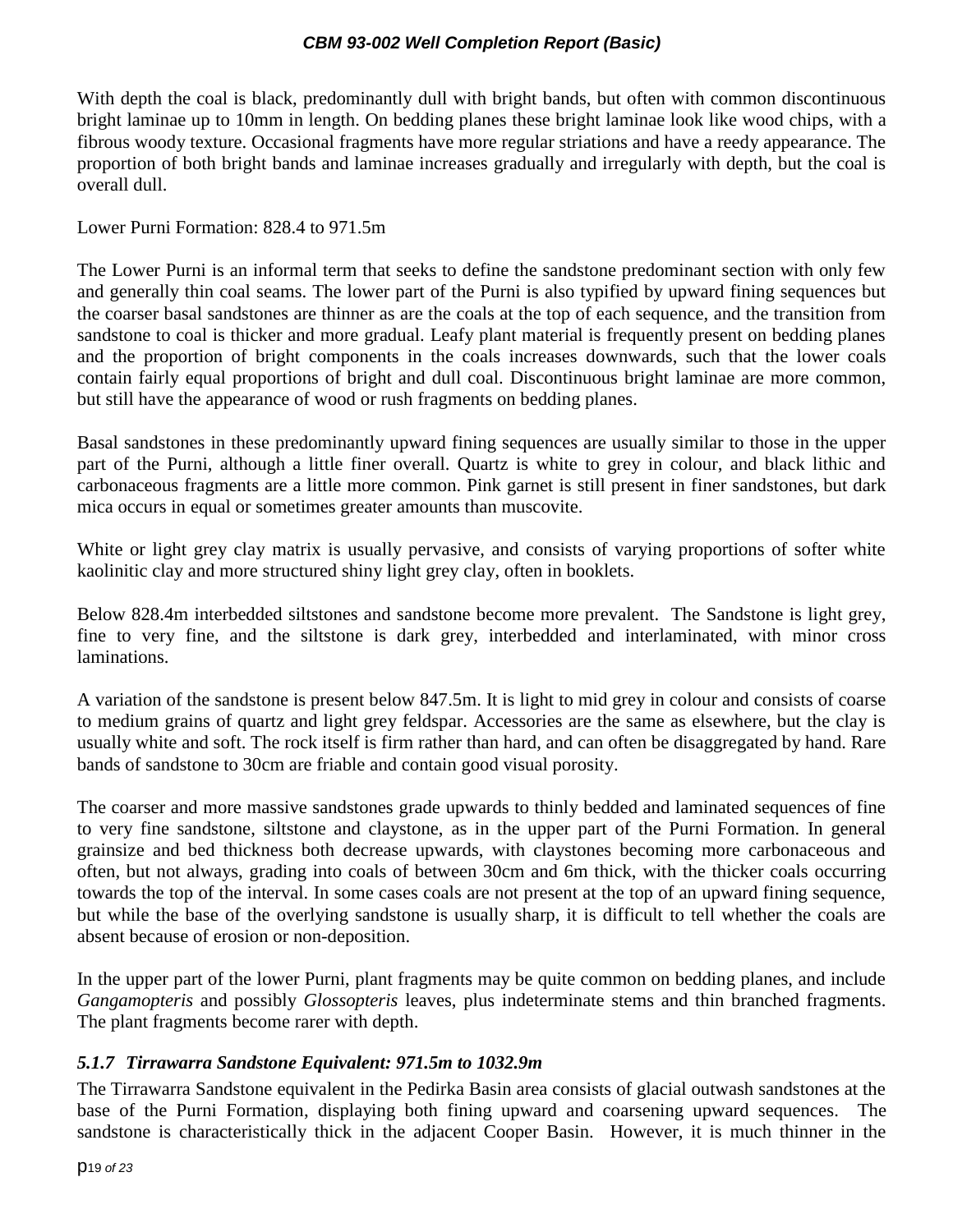Pedirka Basin (at least in EP93 and EP 97), and both interfingers with and conformably overlies glaciolacustrine diamictites and varvites of the Late Carboniferous-Early Permian Crown Point Formation (Merrimelia Formation in the Cooper Basin). The Tirrawarra Sandstone is interpreted as being deposited in a glacio-fluvial braided river/glacial outwash environment. The Early Permian Purni Formation/Tirrawarra Sandstone source/reservoir couplet is correlated with the prolific Patchawarra/Tirrawarra petroleum system in the Cooper Basin (Ambrose and Heugh, 2010).

The onset of Tirrawarra Sandstone deposition is marked by influx of felspathic sandstone and the cessation of coal deposition. In general, the sandstone is feldspar-rich, medium grained to conglomeratic, massive to cross-bedded, kaolinitic, with occasional carbonaceous interbeds. The upper member consists of palludal/floodplain deposits, comprising very fine to fine grained carbonaceous sandstone and interbedded siltstone, shale and coal (Ambrose and Heugh, 2010).

In CBM 93-002, from 971.5m to 990.5m the sandstone is very light grey, quartzose, grading slightly from medium to fine grained at the base, with subrounded to subangular grains, becoming more rounded with depth, and well sorted. Bedding is very uniform apart from weak cross lamination and rare claystone laminae. The sandstone displays poor to good visual porosity, and good permeability indicated by mud penetration (mudcake build up).

From 990.5m to 997.13m the sandstone becomes well sorted, decreasingly well sorted with depth, the grains become rounded to subrounded, and the base is conglomeratic, with rounded pebbles up to 3cm big (indurated sedimentary and low grade metamorphics). The sandstone displays good visual porosity and very good apparent permeability at this depth.

From 997.13 to 1032.9m the sandstone sequence indicates upward fining, and pebbles become rare. It also becomes coarser towards the base, with occasional bands of grit to pebble conglomerate with clasts less than 1cm big. The basal 1.5m of the sandstone includes beds of boulder conglomerate, with one quartzite boulder up to 0.5m in size.

No Hydrocarbon shows were recorded in the Tirrawarra Sandstone.

### <span id="page-19-0"></span>*5.1.8 Crown Point Formation: 1032.9m to 1044.2m Total Depth*

The basal Permian unit is a predominantly glacial succession, consisting of extensive diamictite, glacialfluvial outwash, ripple-laminated sandstone and siltstone, and thick shale and varved successions. Coarse sandstone, conglomerate and diamictite are common around palaeo-highs, whereas basinal areas focussed shale and varve sedimentation (Ambrose and Heugh, 2010).

The Crown Point Formation in CBM 93-002 was picked from the first appearance of predominant diamictite. The diamictite is mid to dark grey, with a sandstone matrix. It is poorly sorted with scattered hard and uniform pebbles, mostly less than 2cm in diameter, with a few pebbles up to 12cm in diameter.

### <span id="page-19-1"></span>**5.2 Hydrocarbon Indications and Sample Analysis**

#### <span id="page-19-2"></span>*5.2.1 Hydrocarbon shows*

No hydrocarbon shows were recorded. However, tiny gas bubbles were observed on the surface of coal around 702m. In addition, very rare dark brown material was noted in some sections in the upper Tirrawarra Sandstone, however, the sandstone showed no fluorescence.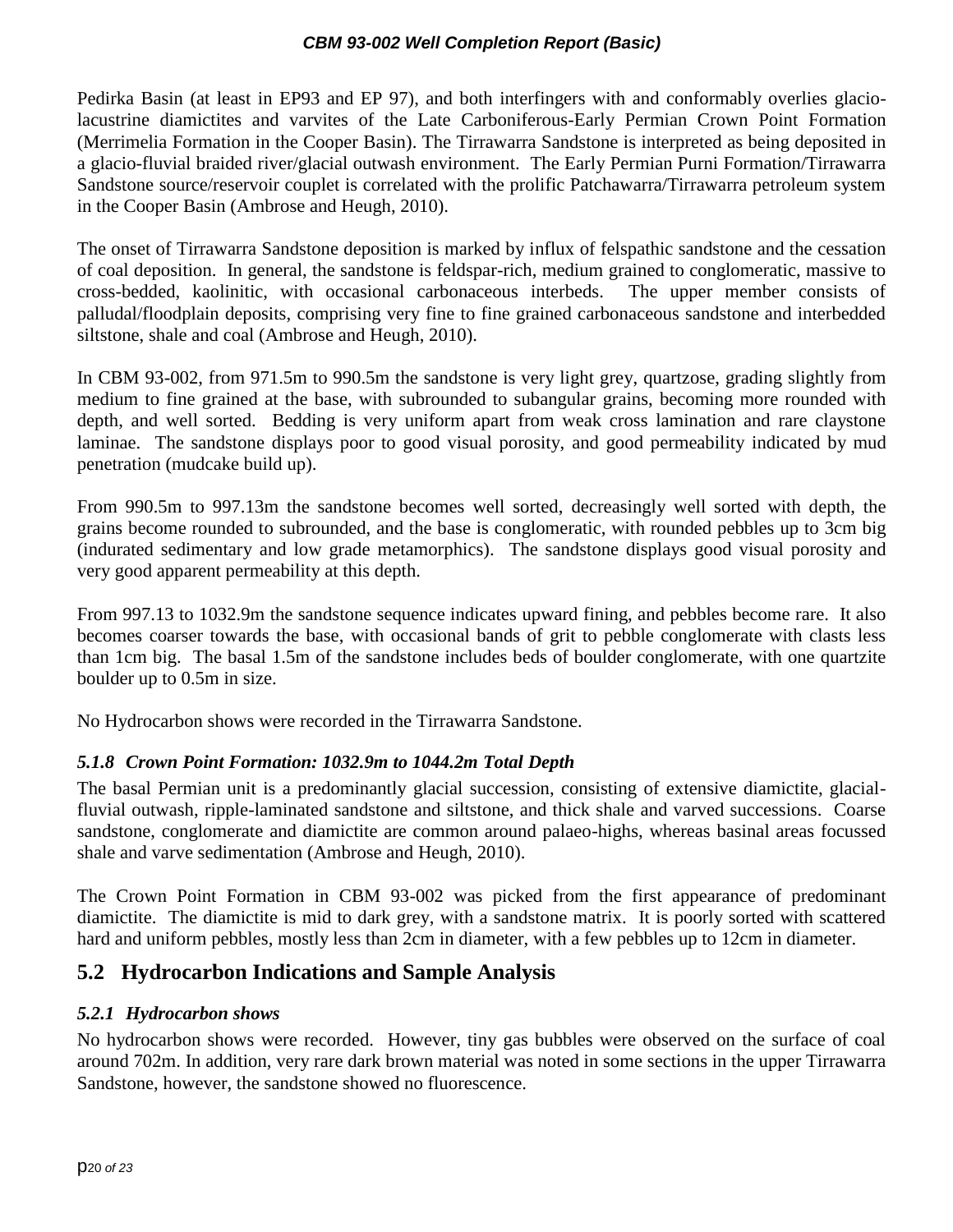### <span id="page-20-0"></span>*5.2.2 Gas detection whilst drilling*

10 – 25m: Total gas and background gas was 100 ppm. These gas readings were probably from machinery or ambient gas.

25 – 124m: Total gas and background gas was 100 ppm. Only the background gas was being recorded. CO2 was up to 4 units.

124 – 181m: Total gas and background gas was 200 ppm. Only the background gas was being recorded. Maximum gas was 3 units (300 ppm) at 181m. CO2 was up to 5 units.

181 – 248.2m: Total gas and background gas was 300 ppm. Only the background gas was being recorded. Maximum gas was 3 units (300 ppm) at 242m. CO2 was up to 6 units.

288 – 301m: Total gas and background gas was 100 ppm. These gas readings were probably from machinery or ambient gas. CO2 was up to 4 units.

408 – 434m: Total gas was 400 ppm and background gas was 200 ppm. Maximum gas was 4 units (400 ppm) at 427m. CO2 was up to 2 units. No C1 or C2 was recorded, so the gas readings were probably exhaust contamination.

535 – 560m: Total gas was 300 ppm and background gas was 50 ppm. Maximum gas was 4.5 units at 546m. No C1 or C2 was recorded, so the gas readings were probably exhaust contamination. A gas sample was then taken from the possum belly and gave a total gas reading of 200 ppm and background gas was 50 ppm.

590 – 604m: Total gas was 1500 ppm and background gas was 300 ppm whilst drilling in dull coal with common intermittent bright laminae. C1 ranged from 2 to 74 ppm, and C2 ranged from 0-16 ppm.

638 – 646m: Total gas was 1800 ppm and the background gas was 500 ppm whilst drilling in coal with bright intervals and occasional oblique fractures healed with pyrite.

664 – 712m: Total gas was 4600 ppm and the background gas was 2600 ppm whilst drilling upwards fining sandstone. The maximum gas reading was 52 units at 687m. However, the gas system was not fully operational, as CO2 was reading 150 – 180 ppm throughout the interval. Nevertheless, tiny gas bubbles were observed on the surface of coal below 702m. C1 ranged from 13-37 ppm, and C2 ranged from 1-3 ppm. However, desorption report (Appendix 5) gives a very low raw desorbed gas value of 0.01 scc/g for coal samples number 36 to 45 (702.2 – 712.2m). This indicates that the gas system was not truly functional and that, instead, it was giving spurious readings.

736.2 – 742.2m: Total gas was 1000 ppm and background gas was 200 ppm whilst drilling in hard, dull coal, with occasional bright bands and weak vertical fractures (with one 15cm pyrite concretion noted), grading to carbonaceous claystone in part, particularly in the upper 1.5m. The maximum gas reading was 22 units at 736m. CO2 was 224ppm background whether circulating or not.

742 – 856m: Total gas was 1100 ppm and background gas was 600 ppm whilst drilling in sandstone. C1 ranged from  $4 - 10$  ppm, and C2 ranged from  $0 - 1$  ppm. CO2 was 220ppm background.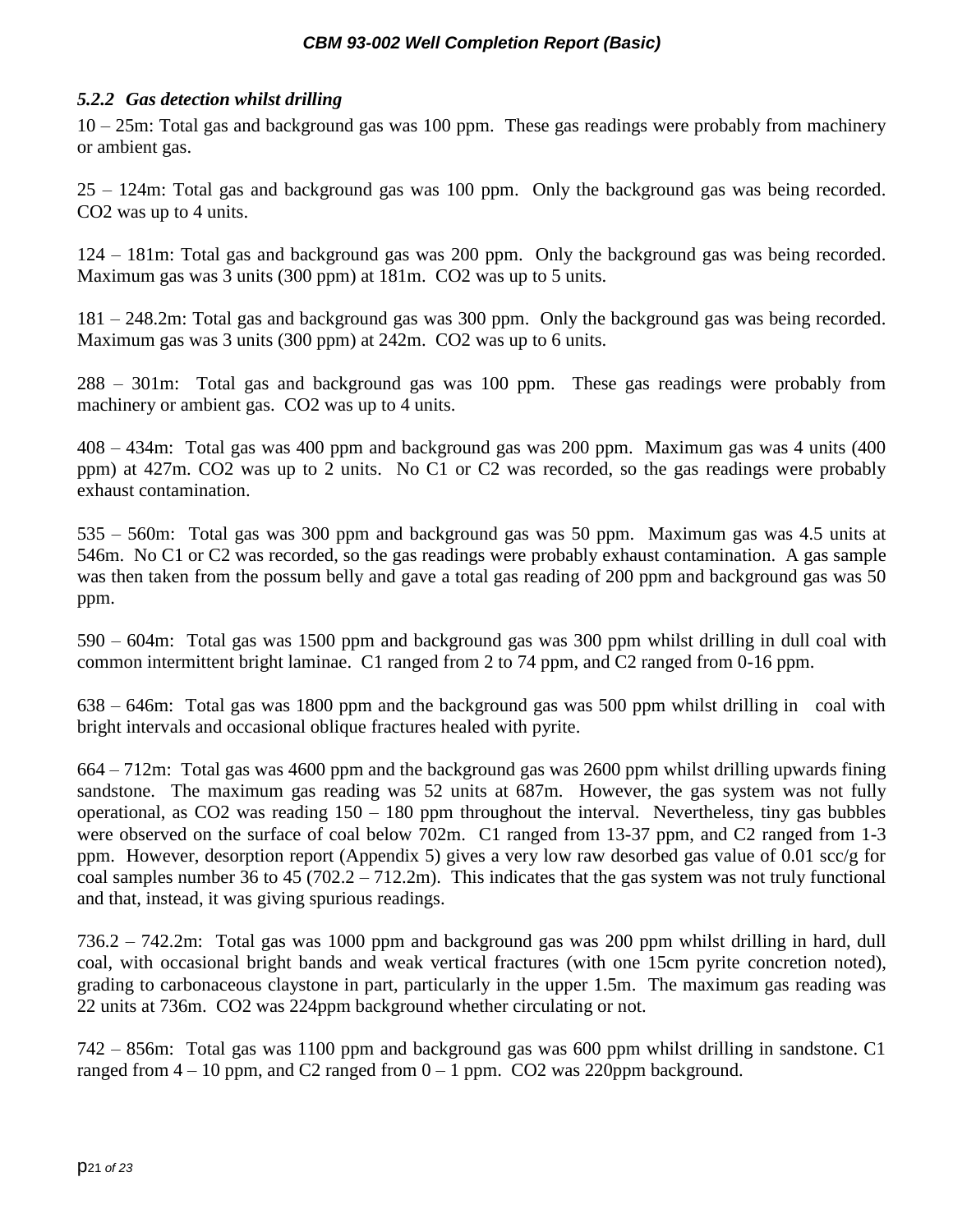874.2 – 880.2m: Total gas was 3000 ppm and background gas was 1600 ppm whilst drilling bright banded coal. C1 ranged from 3-11 ppm, and C2 ranged from 0-2 ppm. CO2 was 232ppm background. However, the core desorption report (Appendix 5) gives a very low raw desorbed gas value of 0.05 scc/g for coal core sample 72 (876.55 – 877.55m) and 0.04 scc/g for coal core sample 73 (877.55 – 878.55m). This indicates that the gas system was not truly functional and that, instead, it was giving spurious readings.

940.2 – 946.2m: It was noted that C1 and total gas was increasing below 935m. The total gas for this interval was the highest reading for the well at 7900 ppm, with a background gas value of 1600 ppm. The maximum peak gas was 78 units at 941.5m. C1 ranged from 2-11 ppm, and C2 ranged from 0-2 ppm. Background CO2 was 211 ppm. These readings occurred whilst drilling light grey, medium to coarse grained sandstone, with occasional very coarse bands and rare laminated carbonaceous zones. The sandstone was also interbedded and interlaminated with dark grey, occasionally discontinuous siltstone laminae (up to 60%), with scattered clasts of ripped up sediment. Unfortunately, the last core desorption sample was taken from 899.62 to 900.62m.

982.2 – 988.2mm: The total gas reading was 5700 ppm, with a background gas reading of 700 ppm. C1 ranged from 1-10 ppm, and C2 ranged from 0-1 ppm. Background CO2 was 230 ppm. These readings occurred whilst drilling the Tirrawarra Sandstone. The sandstone was very light grey, quartzose, grading slightly from medium grained to fine grained, the grains were subrounded to subangular, becoming more rounded with depth, and well sorted. In general the sandstone was very uniform, except for weak cross laminations and rare claystone laminae. The sandstone displayed poor to good visual porosity, and good permeability shown by mud penetration into the core.

### <span id="page-21-0"></span>**5.3 Source Rock analysis**

Numerous coal samples were evaluated for Maceral composition and Vitrinite Reflectance; and others were subjected to Rockeval Pyrolysis. The analyses of coal samples are included in Appendix 12.